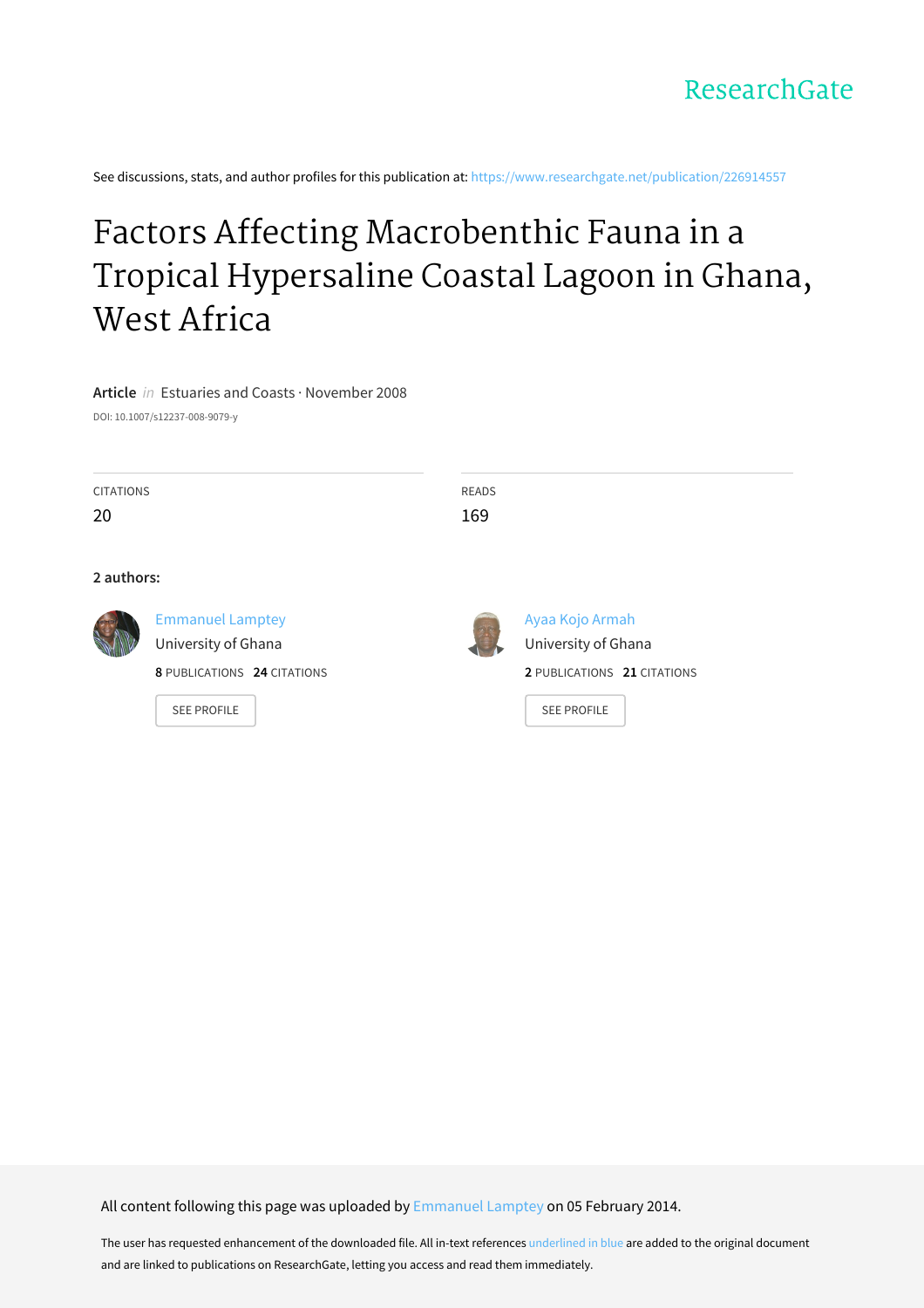# Factors Affecting Macrobenthic Fauna in a Tropical Hypersaline Coastal Lagoon in Ghana, West Africa

Emmanuel Lamptey *&* Ayaa Kojo Armah

Received: 22 August 2007 /Revised: 21 January 2008 /Accepted: 21 July 2008 / Published online: 12 September 2008  $\odot$  Coastal and Estuarine Research Federation 2008

Abstract The macrobenthic fauna in the large, hypersaline, shallow Keta lagoon in Ghana was sampled at 20 stations in the wet (September 2002) and dry seasons (March 2003) to elucidate the effects of abiotic factors on community patterns. The macrobenthic fauna was low in density and species diversity and numerically dominated by bivalves and capitellid polychaetes. These organisms appear able to withstand physical disturbance (when lagoon water levels become extremely low) and osmotic stress (when salinities are extremely high) and tend to redistribute along environmental gradients. Parallel seasonal differences in several environmental variables and the macrobenthic fauna indicate a highly dynamic system. Species richness and diversity were higher in the wet season than the dry season. Salinity, percent clay, pH, and turbidity in that order were the major significant variables structuring the macrobenthic faunal assemblage in Keta lagoon. The strong effect of seasonal salinity changes on macrobenthic faunal assemblages may have trophic consequences for higher organisms of commercial importance, such as fishes and shorebirds, in the Keta lagoon.

Keywords Macrobenthic fauna . Seasonal variation . Multivariate analyses  $\cdot$  Abiotic factors  $\cdot$ Hypersaline coastal lagoon . Keta lagoon

E. Lamptey (*\**) *:* A. K. Armah Department of Oceanography and Fisheries, University of Ghana, P.O. Box LG 99, Legon, Ghana e-mail: elamptey@ug.edu.gh

A. K. Armah e-mail: akarmah@ug.edu.gh

#### Introduction

As on many other coastlines of the world (Kjerfve [1994;](#page-14-0) [Marcovecchio et al.](https://www.researchgate.net/publication/227627361_Seasonality_of_hydrographic_variables_in_a_coastal_lagoon_Mar_Chiquita_Argentina?el=1_x_8&enrichId=rgreq-43301336f11efd93653b6a2898d99141-XXX&enrichSource=Y292ZXJQYWdlOzIyNjkxNDU1NztBUzo5OTIyNzk1MDY0OTM1NEAxNDAwNjY5MTk1NjM3) [2005](#page-14-0)), the West African coast is dominated by a series of shallow coastal lagoons, most of which are oriented parallel to the shore. They are highly dynamic and unpredictable systems and considered distinct from other coastal systems such as estuaries (Kjerfve [1994\)](#page-14-0). These lagoons are often characterized by strong spatial gradients in the physical and chemical characteristics of the water and the biological populations present (Guelorget and Perthuisot [1983\)](#page-14-0). These characteristics reflect the mixing of fresh water and restricted sea inflows (Amanieu and Lasserre [1982](#page-13-0)), evaporation, and biogeochemical processes (Herrera-Silveire [1994](#page-14-0)).

Keta lagoon is the largest of more than 90 lagoons along the 550-km coastline of Ghana. It covers an area of approximately  $340 \text{ km}^2$  and forms part of the wider wetland system of the Volta Delta. The lagoon is of high ecological and economic value (Armah [1993](#page-13-0)) and serves as an important overwintering site for Palearctic migratory shorebirds. A total of 37,519 Palearctic and other water birds belonging to 46 species have been reported in a single count at the lagoon ([Piersma and Ntiamoa-Baidu](https://www.researchgate.net/publication/258558953_Waterbird_Ecology_and_the_Management_of_Coastal_Wetlands_in_Ghana?el=1_x_8&enrichId=rgreq-43301336f11efd93653b6a2898d99141-XXX&enrichSource=Y292ZXJQYWdlOzIyNjkxNDU1NztBUzo5OTIyNzk1MDY0OTM1NEAxNDAwNjY5MTk1NjM3) [1995\)](#page-14-0).

Over 20 settlements around the lagoon use its waters for the production of salt and are substantially dependent on its fisheries for their protein needs and sustenance. Studies on the fisheries have been carried out by [Kwei \(1](https://www.researchgate.net/publication/226130612_Biological_chemical_and_hydrological_characters_of_coastal_lagoons_of_Ghana_West_Africa?el=1_x_8&enrichId=rgreq-43301336f11efd93653b6a2898d99141-XXX&enrichSource=Y292ZXJQYWdlOzIyNjkxNDU1NztBUzo5OTIyNzk1MDY0OTM1NEAxNDAwNjY5MTk1NjM3)[977\)](#page-14-0), Vodzogbe [\(1994](#page-14-0)), Shenker et al. [\(1998](#page-14-0)), Addo ([2000\)](#page-13-0), and Ababio ([2001\)](#page-13-0). The composition of higher trophic organisms of commercial importance such as fishes and shorebirds has been linked to the dynamics of sediment-dwelling macrofaunal assemblages ([Colwell and Landrum](https://www.researchgate.net/publication/266604839_Nonrandom_Shorebird_Distribution_and_Fine-Scale_Variation_in_Prey_Abundance?el=1_x_8&enrichId=rgreq-43301336f11efd93653b6a2898d99141-XXX&enrichSource=Y292ZXJQYWdlOzIyNjkxNDU1NztBUzo5OTIyNzk1MDY0OTM1NEAxNDAwNjY5MTk1NjM3) [1993;](#page-13-0) [Liang et al.](https://www.researchgate.net/publication/255054731_A_Structural_Equation_Model_for_Physiochemical_Variables_of_Water_Benthic_Invertebrates_and_Feeding_Activity_of_Waterbirds_in_the_Sitsao_Wetlands_of_Southern_Taiwan?el=1_x_8&enrichId=rgreq-43301336f11efd93653b6a2898d99141-XXX&enrichSource=Y292ZXJQYWdlOzIyNjkxNDU1NztBUzo5OTIyNzk1MDY0OTM1NEAxNDAwNjY5MTk1NjM3) [2002\)](#page-14-0).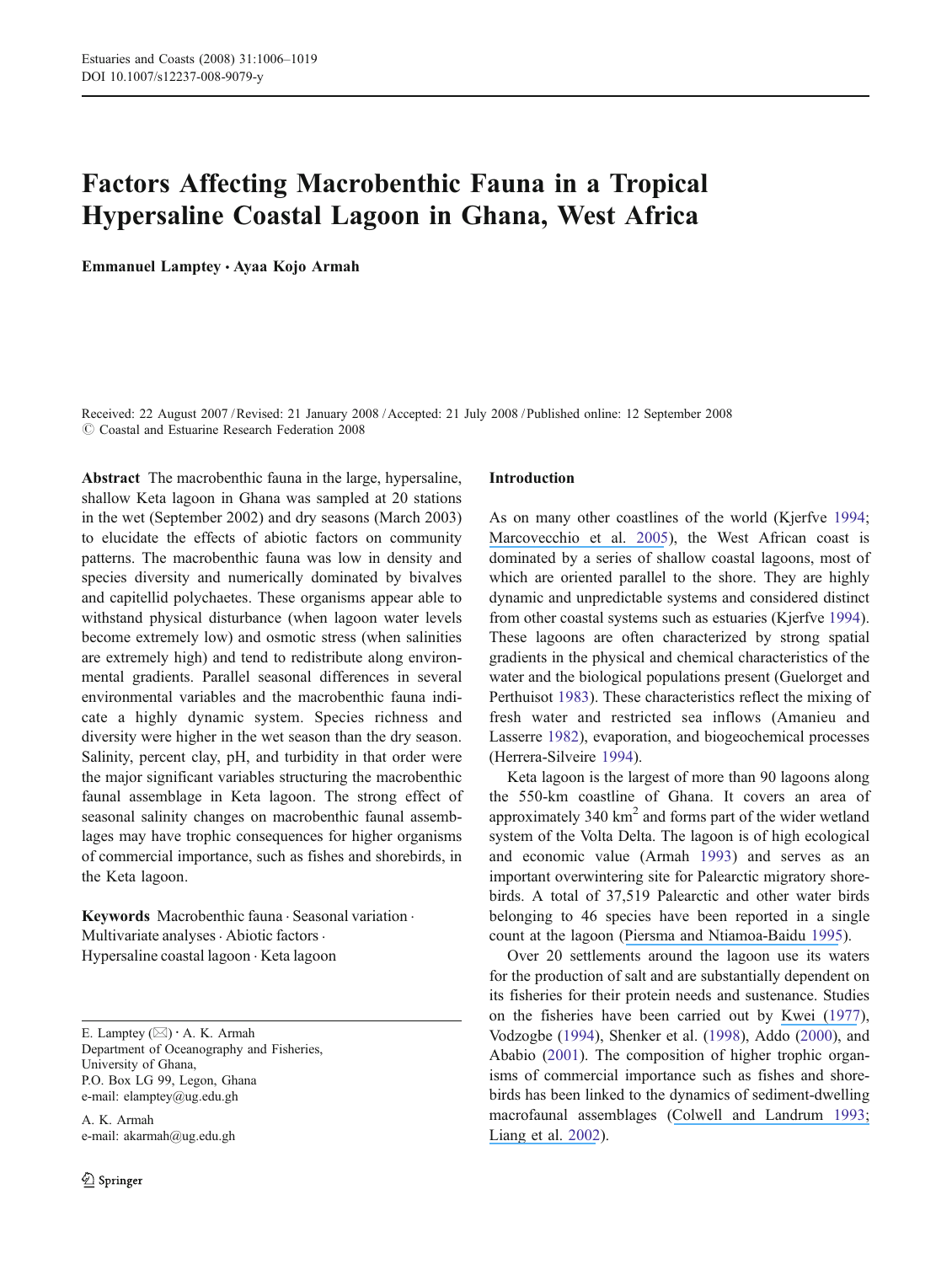Sedimentary systems, in general, are of substantial socioeconomic importance throughout the tropics but, with the specific exceptions of mangroves and seagrass, they are largely overlooked in the scientific literature ([Alongi](https://www.researchgate.net/publication/284686443_Ecology_of_tropical_soft-bottom_benthos_A_review_with_emphasis_on_emerging_concepts?el=1_x_8&enrichId=rgreq-43301336f11efd93653b6a2898d99141-XXX&enrichSource=Y292ZXJQYWdlOzIyNjkxNDU1NztBUzo5OTIyNzk1MDY0OTM1NEAxNDAwNjY5MTk1NjM3) [1989](#page-13-0); [Alongi and Sasekumar](https://www.researchgate.net/publication/285480713_Coastal_and_estuarine_studies_Tropical_mangrove_ecosystems?el=1_x_8&enrichId=rgreq-43301336f11efd93653b6a2898d99141-XXX&enrichSource=Y292ZXJQYWdlOzIyNjkxNDU1NztBUzo5OTIyNzk1MDY0OTM1NEAxNDAwNjY5MTk1NjM3) [1992](#page-13-0)).

Tropical sedimentary lagoon systems, in particular, are poorly understood ([Alongi](https://www.researchgate.net/publication/291348264_The_Ecology_of_Tropical_Soft-Bottom_Benthic_Ecosystems?el=1_x_8&enrichId=rgreq-43301336f11efd93653b6a2898d99141-XXX&enrichSource=Y292ZXJQYWdlOzIyNjkxNDU1NztBUzo5OTIyNzk1MDY0OTM1NEAxNDAwNjY5MTk1NjM3) [1990\)](#page-13-0) and those in Ghana are no exception ([Gordon](https://www.researchgate.net/publication/226744630_Hypersaline_lagoons_as_conservation_habitats_Macro-invertebrates_at_Muni_Lagoon_Ghana?el=1_x_8&enrichId=rgreq-43301336f11efd93653b6a2898d99141-XXX&enrichSource=Y292ZXJQYWdlOzIyNjkxNDU1NztBUzo5OTIyNzk1MDY0OTM1NEAxNDAwNjY5MTk1NjM3) [2000](#page-14-0)). Although Keta lagoon has been studied by [Finlayson et al. \(](https://www.researchgate.net/publication/258556699_Hydrobiology_of_the_Songor_and_Keta_lagoons_implications_for_wetland_management_in_Ghana?el=1_x_8&enrichId=rgreq-43301336f11efd93653b6a2898d99141-XXX&enrichSource=Y292ZXJQYWdlOzIyNjkxNDU1NztBUzo5OTIyNzk1MDY0OTM1NEAxNDAwNjY5MTk1NjM3)[2000](#page-13-0)[\)](https://www.researchgate.net/publication/258556699_Hydrobiology_of_the_Songor_and_Keta_lagoons_implications_for_wetland_management_in_Ghana?el=1_x_8&enrichId=rgreq-43301336f11efd93653b6a2898d99141-XXX&enrichSource=Y292ZXJQYWdlOzIyNjkxNDU1NztBUzo5OTIyNzk1MDY0OTM1NEAxNDAwNjY5MTk1NjM3), the community structure and processes that influence the macrobenthic fauna dynamics are still poorly known. In a dynamic and hypersaline ecosystem such as Keta lagoon, both long-term and short-term studies are necessary to achieve a better understanding of the processes, either natural or man-made, and to elucidate the spatial and seasonal abundance patterns. It has been shown that ranges of environmental variations are greater in tropical sedimentary systems than in higher latitude systems ([Alongi](https://www.researchgate.net/publication/284686443_Ecology_of_tropical_soft-bottom_benthos_A_review_with_emphasis_on_emerging_concepts?el=1_x_8&enrichId=rgreq-43301336f11efd93653b6a2898d99141-XXX&enrichSource=Y292ZXJQYWdlOzIyNjkxNDU1NztBUzo5OTIyNzk1MDY0OTM1NEAxNDAwNjY5MTk1NjM3) [1989](#page-13-0)).

The macrobenthic fauna of tropical sedimentary systems experiences fluctuations in salinity and sediment erosion leading to wide variations in species diversity ([Alongi](https://www.researchgate.net/publication/284686443_Ecology_of_tropical_soft-bottom_benthos_A_review_with_emphasis_on_emerging_concepts?el=1_x_8&enrichId=rgreq-43301336f11efd93653b6a2898d99141-XXX&enrichSource=Y292ZXJQYWdlOzIyNjkxNDU1NztBUzo5OTIyNzk1MDY0OTM1NEAxNDAwNjY5MTk1NjM3) [1989](#page-13-0)), but still little is known of the seasonal assemblage patterns in extremely fluctuating hypersaline tropical coastal systems in West Africa. Seasonal reduction in species diversity and irregular assemblage patterns of macrobenthic fauna have been reported in Keta lagoon (ESL/RPI/GLDD [2004\)](#page-13-0). There is, however, a paucity of quantitative data on both macrobenthic fauna and abiotic factors in the lagoon. In the present study, we quantitatively describe the macrobenthic fauna and investigate the role of abiotic factors in the assemblage patterns.

### Materials and Methods

#### Study Area

The study was conducted in the Keta lagoon of southeastern Ghana, West Africa, which falls within latitudes  $0°49'$  E and  $1°02'$  E and longitudes  $5°47'$  N and  $6°03'$  N. It covers an estimated area of  $340 \text{ km}^2$  with water depths ranging from 0.47 to 0.94 m in the wet season and 0.14 to 0.56 m in the dry season. The lagoon has a maximum coastal length (east–west) and width (north–south) of 25 and 13.5 km, respectively (Fig. [1\)](#page-3-0). The lagoon is separated from the sea by a narrow sand bar and, therefore, receives sea water only through overwash during periods of high tide.

The Keta basin was formed by coastal subsidence during the Precambrian ([Akpati](https://www.researchgate.net/publication/249525176_Geologic_structure_and_evolution_of_the_Keta_basin_Ghana_West_Africa?el=1_x_8&enrichId=rgreq-43301336f11efd93653b6a2898d99141-XXX&enrichSource=Y292ZXJQYWdlOzIyNjkxNDU1NztBUzo5OTIyNzk1MDY0OTM1NEAxNDAwNjY5MTk1NjM3) [1975\)](#page-13-0). The upper geologic strata (about 24 m) are composed of coarse, unconsolidated beach sand and gravels both of fluviatile and shallow marine to estuarine origin ([Akpati](https://www.researchgate.net/publication/249525176_Geologic_structure_and_evolution_of_the_Keta_basin_Ghana_West_Africa?el=1_x_8&enrichId=rgreq-43301336f11efd93653b6a2898d99141-XXX&enrichSource=Y292ZXJQYWdlOzIyNjkxNDU1NztBUzo5OTIyNzk1MDY0OTM1NEAxNDAwNjY5MTk1NjM3) [1975](#page-13-0)). Most areas in the lagoon are typically muddy in the upper 10 cm. The sea grass Ruppia maritima occurs in the northeastern part of the lagoon and portions of the southern part. The macrophytic flora in the lagoon is dominated by Typha domingensis (used by the inhabitants to weave local mats) and Paspalum vaginatum in the northwestern and southwestern portions in the freshwater tributaries of the lagoon.

The Keta lagoon receives fresh water from large catchment areas including (1) runoff from the Tordzie river, which originates from the Akwapim–Togo ranges; (2) runoff from the Aka and Belikpa catchments, which enters the lagoon from the north; and (3) inflows from the Volta estuary through Anyanui creek (Entsua-Mensah and Dankwa [1997\)](#page-13-0). The Tordzie river has a catchment area of 2,200  $\text{km}^2$  and a mean annual flow of 11 m<sup>3</sup> s<sup>-1</sup>; Aka and Belikpa have catchment areas of 280 and 420  $\text{km}^2$ , respectively; the total drainage area of the Volta estuary is 37,900 km<sup>2</sup> ([Finlayson et al.](https://www.researchgate.net/publication/258556699_Hydrobiology_of_the_Songor_and_Keta_lagoons_implications_for_wetland_management_in_Ghana?el=1_x_8&enrichId=rgreq-43301336f11efd93653b6a2898d99141-XXX&enrichSource=Y292ZXJQYWdlOzIyNjkxNDU1NztBUzo5OTIyNzk1MDY0OTM1NEAxNDAwNjY5MTk1NjM3) [2000](#page-13-0)). Nevertheless, the volume of water  $(84,446 \text{ m}^3)$  transferred to the lagoon during one flood period from the Volta estuary via Anyanui creek resulted in a tidal excursion of 5.4 km (Sørensen et al. [2003](#page-14-0)), indicating that the fresh water that flows from the Volta estuary into the lagoon is not substantial. The estimated static capacity of Keta lagoon is  $360 \times 10^6$  m<sup>3</sup> when there is no flow of water into it ([Finlayson et al.](https://www.researchgate.net/publication/258556699_Hydrobiology_of_the_Songor_and_Keta_lagoons_implications_for_wetland_management_in_Ghana?el=1_x_8&enrichId=rgreq-43301336f11efd93653b6a2898d99141-XXX&enrichSource=Y292ZXJQYWdlOzIyNjkxNDU1NztBUzo5OTIyNzk1MDY0OTM1NEAxNDAwNjY5MTk1NjM3) [2000](#page-13-0)).

The area lies within the dry equatorial region of Ghana, which has two wet seasons, one from May to July (major rainy season) and from September to November (minor rainy season). The mean annual rainfall is 750 mm ([Dickson and](https://www.researchgate.net/publication/275882880_Geography_of_Ghana?el=1_x_8&enrichId=rgreq-43301336f11efd93653b6a2898d99141-XXX&enrichSource=Y292ZXJQYWdlOzIyNjkxNDU1NztBUzo5OTIyNzk1MDY0OTM1NEAxNDAwNjY5MTk1NjM3) [Benneh](https://www.researchgate.net/publication/275882880_Geography_of_Ghana?el=1_x_8&enrichId=rgreq-43301336f11efd93653b6a2898d99141-XXX&enrichSource=Y292ZXJQYWdlOzIyNjkxNDU1NztBUzo5OTIyNzk1MDY0OTM1NEAxNDAwNjY5MTk1NjM3) [1988](#page-13-0)). The dry season begins in January and ends in March. Annual mean air temperatures range between 24°C and 32°C. Evaporation in the area far exceeds annual rainfall. It is only during the major wet season that monthly rainfall may exceed evapotranspiration and temporary streams flow ([Biney](https://www.researchgate.net/publication/290163205_Preliminary_physico-chemical_studies_of_estuaries_along_the_Gulf_of_Guinea_in_Ghana?el=1_x_8&enrichId=rgreq-43301336f11efd93653b6a2898d99141-XXX&enrichSource=Y292ZXJQYWdlOzIyNjkxNDU1NztBUzo5OTIyNzk1MDY0OTM1NEAxNDAwNjY5MTk1NjM3) [1986\)](#page-13-0). The prevailing wind direction is from the southwest (the southwest monsoon), which is a feature of the entire coastal belt of the country ([Finlayson et](https://www.researchgate.net/publication/258556699_Hydrobiology_of_the_Songor_and_Keta_lagoons_implications_for_wetland_management_in_Ghana?el=1_x_8&enrichId=rgreq-43301336f11efd93653b6a2898d99141-XXX&enrichSource=Y292ZXJQYWdlOzIyNjkxNDU1NztBUzo5OTIyNzk1MDY0OTM1NEAxNDAwNjY5MTk1NjM3) al. [2](https://www.researchgate.net/publication/258556699_Hydrobiology_of_the_Songor_and_Keta_lagoons_implications_for_wetland_management_in_Ghana?el=1_x_8&enrichId=rgreq-43301336f11efd93653b6a2898d99141-XXX&enrichSource=Y292ZXJQYWdlOzIyNjkxNDU1NztBUzo5OTIyNzk1MDY0OTM1NEAxNDAwNjY5MTk1NjM3)[000](#page-13-0)). The mean monthly averages of daily wind speeds range from 5.86 to 8.06 m s<sup> $-1$ </sup> ([Finlayson et al.](https://www.researchgate.net/publication/258556699_Hydrobiology_of_the_Songor_and_Keta_lagoons_implications_for_wetland_management_in_Ghana?el=1_x_8&enrichId=rgreq-43301336f11efd93653b6a2898d99141-XXX&enrichSource=Y292ZXJQYWdlOzIyNjkxNDU1NztBUzo5OTIyNzk1MDY0OTM1NEAxNDAwNjY5MTk1NjM3) [2000](#page-13-0)).

# Field Sampling

Seasonal variations of abiotic factors in coastal lagoons are likely to affect the community assemblages of macrobenthic fauna. In quantifying the possible seasonal changes in macrobenthic faunal assemblages in the fluctuating hypersaline lagoon system, sampling was carried out in both wet and dry seasons. Wet season sampling was carried out in September 2002 and dry season sampling at the end of March 2003. The same 20 stations along the lagoon's southwestern–eastern axis were sampled in each season (Fig. [1](#page-3-0)). In the data analyses, the September 2002 samples are designated by A plus the station number (i.e., A1–A20)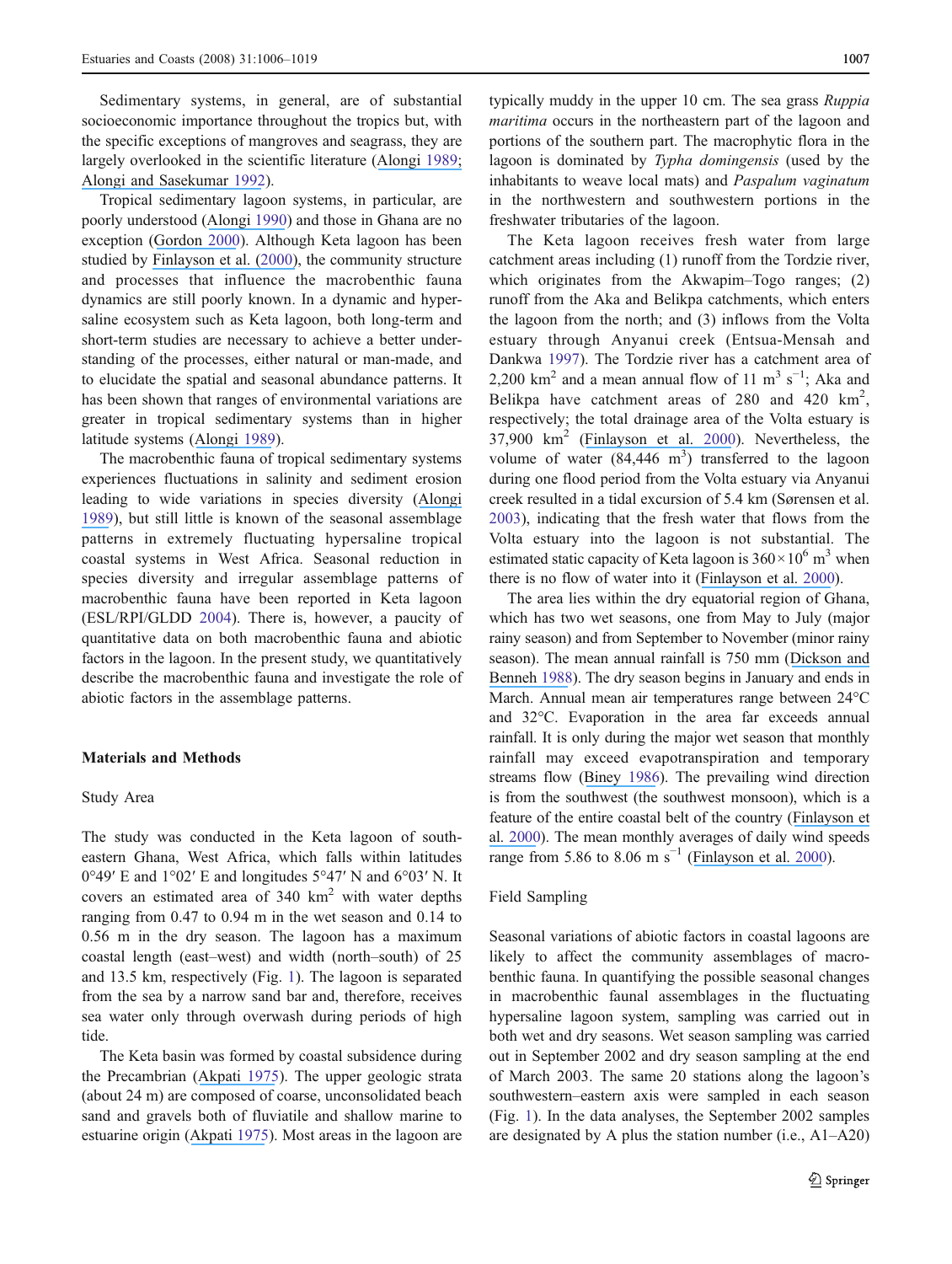<span id="page-3-0"></span>Fig. 1 Map of Keta lagoon showing sampled stations and other features



and the March 2003 samples are designated B1–B20. Lack of access to the lagoon during the dry season as a result of low water levels informed the selection of stations.

The coordinates of the sampling stations were georeferenced using a hand-held Garmin GPS 12. Four replicate samples (total volume of  $0.0136 \text{ m}^3$ ) were taken at each station using a 0.076-m diameter PVC corer that was pushed 0.25 m deep into the sediment. Three cores were pooled (total surface area= $0.0136$  m<sup>2</sup>) to constitute each replicate to ensure adequate sample representation at each station. The samples were put into a tray and screened over a sieve of 0.5-mm mesh and fixed with 10% borax prebuffered formaldehyde solution. Samples were sorted

with the aid of a hand lens in the laboratory and preserved in 70% ethanol mixed with glycerol. Sorting of the species was carried out with the aid of a Leica 2000 microscope and the organisms were grouped into broad taxonomic units such as polychaetes, mollusks, crustaceans, and cnidarians. These broad taxa were identified to genus or species levels as possible and counted. Identifications were based on taxonomic guides and manuals (e.g., Day [1967a](#page-13-0), [b;](#page-13-0) Edmunds [1978](#page-13-0)) as well as voucher specimens in the Zoological Museum of the University of Ghana. Voucher specimens are available for examination. It is worth noting that Tympanotonus fuscatus and Pachymelania sp. (gastropods), which were seen in the lagoon on the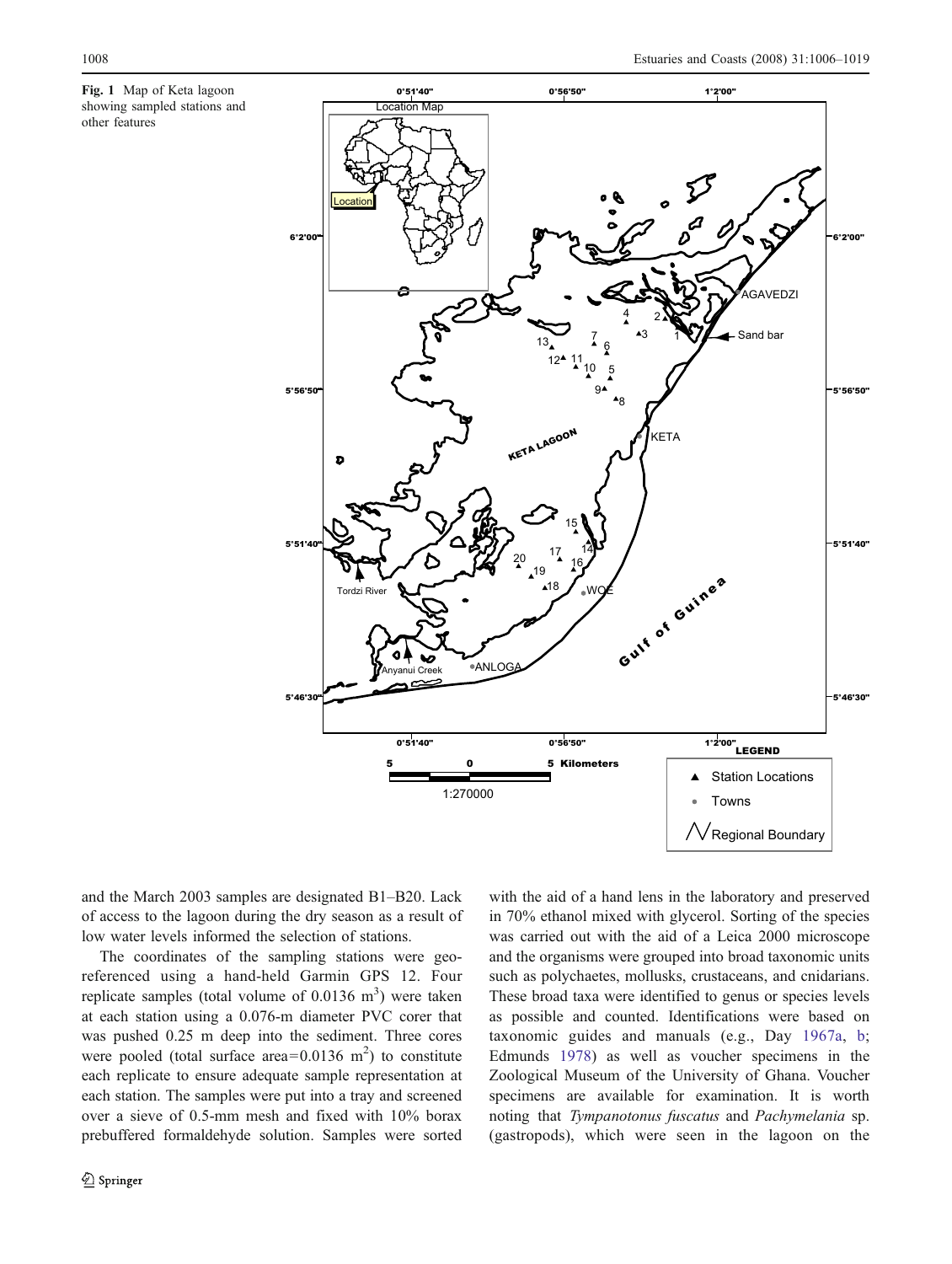sediment surface, were underrepresented in the counts. Live individuals withdrew far into their shells and closed their opercula so that we could not distinguish live from dead individuals. Nevertheless, they constitute an important part of the macrobenthic fauna in Keta lagoon.

Additional sediment was taken at each station from a 25-cm deep core. These samples were homogenized, airdried, and used for granulometric analysis (i.e., sand, silt, and clay fractions) using [Bouyoucos](https://www.researchgate.net/publication/250094718_An_Improvement_in_the_Hydrometer_Method_for_Making_Mechanical_Analyses_of_Soils?el=1_x_8&enrichId=rgreq-43301336f11efd93653b6a2898d99141-XXX&enrichSource=Y292ZXJQYWdlOzIyNjkxNDU1NztBUzo5OTIyNzk1MDY0OTM1NEAxNDAwNjY5MTk1NjM3)' ([1934\)](#page-13-0) method and also percent organic carbon and percent sulfur contents using the ELTRA 500 C-S determinator after pretreatment of the sediment with hydrochloric acid to remove inorganic carbon.

Environmental variables of the water (i.e., pH, dissolved oxygen, water depth, and water temperature) were measured in situ at middepth for all stations. Additional water samples were collected at the same depth for laboratory analyses of nitrate, phosphate, silicate, sulfate, conductivity, turbidity, total suspended solids, and total dissolved solids using the HACH DR/2010 spectrophotometer following the methods in A.P.H.A. et al. ([1998\)](#page-13-0).

#### Data Analysis

Analysis of the data was carried out using both univariate and multivariate techniques. The species abundance data for the four replicate samples taken in each station were combined before subjecting them to statistical analyses. An analysis of variance (ANOVA) tested for differences in the environmental variables between the two sampling dates. Graphical descriptors in the form of K-dominance curves were plotted for species abundance ([Lambshead et al.](https://www.researchgate.net/publication/247509633_The_detection_of_differences_among_assemblages_of_marine_benthic_species_based_on_an_assessment_of_dominance_and_diversity?el=1_x_8&enrichId=rgreq-43301336f11efd93653b6a2898d99141-XXX&enrichSource=Y292ZXJQYWdlOzIyNjkxNDU1NztBUzo5OTIyNzk1MDY0OTM1NEAxNDAwNjY5MTk1NjM3) [1983\)](#page-14-0) to ascertain seasonal dominance.

The faunal variability and seasonal difference was tested using a one-way analysis of similarity (ANOSIM). The null hypothesis was that there is no difference between the two studied seasons in terms of macrobenthic fauna abundance. Macrobenthic fauna similarity among the stations for each season was investigated applying cluster analysis (group average) based on the Bray–Curtis similarity index of species abundance after transformation (fourth root) ([Clarke](https://www.researchgate.net/publication/240311001_Statistical_Design_and_Analysis_for_a_) [and Green](https://www.researchgate.net/publication/240311001_Statistical_Design_and_Analysis_for_a_) [1988](#page-13-0)). The similarity matrix was used to produce a hierarchical agglomerative dendrogram for a graphical representation of community relationships [\(Clarke](https://www.researchgate.net/publication/216900072_Nonparametric_Multivariate_Analyses_of_Changes_in_Community_Structure?el=1_x_8&enrichId=rgreq-43301336f11efd93653b6a2898d99141-XXX&enrichSource=Y292ZXJQYWdlOzIyNjkxNDU1NztBUzo5OTIyNzk1MDY0OTM1NEAxNDAwNjY5MTk1NjM3) [1993\)](#page-13-0) using pooled wet and dry season data sets. At the same time, a similarity profile test (SIMPROF; [Clarke and Gorley](https://www.researchgate.net/publication/235425881_Primer_v6_User_ManualTutorial?el=1_x_8&enrichId=rgreq-43301336f11efd93653b6a2898d99141-XXX&enrichSource=Y292ZXJQYWdlOzIyNjkxNDU1NztBUzo5OTIyNzk1MDY0OTM1NEAxNDAwNjY5MTk1NjM3) [2006\)](#page-13-0) was performed to test the null hypothesis that a specific subset of samples did not differ from each other in the multivariate structure.

The species that contributed the most to within-season similarity and species that discriminated one season from another were examined using the similarity percentage procedure (SIMPER) (Clark and Warwick [1994](#page-13-0)) to characterize the macrobenthic fauna. The results assisted in the interpretation of the faunal changes responsible for the observed patterns in the dendrogram [\(Clarke](https://www.researchgate.net/publication/216900072_Nonparametric_Multivariate_Analyses_of_Changes_in_Community_Structure?el=1_x_8&enrichId=rgreq-43301336f11efd93653b6a2898d99141-XXX&enrichSource=Y292ZXJQYWdlOzIyNjkxNDU1NztBUzo5OTIyNzk1MDY0OTM1NEAxNDAwNjY5MTk1NjM3) [1993\)](#page-13-0).

Univariate analyses of diversity indices were calculated for the Margalef's species richness index  $(d')$ , which takes into account species present and number of individuals, and the Shannon–Weiner diversity index  $(H'$  using log to base  $e$ ) ([Shannon and Weaver](https://www.researchgate.net/publication/215446181_The_Mathematical_Theory_of_Communication_Urbana?el=1_x_8&enrichId=rgreq-43301336f11efd93653b6a2898d99141-XXX&enrichSource=Y292ZXJQYWdlOzIyNjkxNDU1NztBUzo5OTIyNzk1MDY0OTM1NEAxNDAwNjY5MTk1NjM3) [1963](#page-14-0)). Evenness was also estimated as defined by Pielou ([1966](#page-14-0)), which shows how evenly the individuals are distributed among species.

A canonical correspondence analysis (CCA) was performed ([Ter Braak](https://www.researchgate.net/publication/216900651_Canonical_Correspondence_Analysis_A_New_Eigenvector_Technique_for_Multivariate_Direct_Gradient_Analysis?el=1_x_8&enrichId=rgreq-43301336f11efd93653b6a2898d99141-XXX&enrichSource=Y292ZXJQYWdlOzIyNjkxNDU1NztBUzo5OTIyNzk1MDY0OTM1NEAxNDAwNjY5MTk1NjM3) [1986](#page-14-0)) for the pooled seasons' species abundance data [using the ten most abundant species which together contributed 80.6% and were selected based on the frequency of occurrence  $(F)$  (Guille [1970\)](#page-14-0) >20% using the package CANOCO 4.5 (Ter Braak and Smilauer [2002](#page-14-0))], which combines both ordination and regression to ascertain relationships between species and environmental variables (Ter Braak [1986](#page-14-0)). CCA was also applied separately for each season's species abundance (using the ten most abundant species) to determine the differences in species–environment interactions. Environmental variables with an inflation factor >20 (Ter Braak and Smilauer [2002\)](#page-14-0) and variables that covaried were excluded from the CCA. Consequently, total dissolved solids, total suspended solids, conductivity, and sulfate were excluded from the pooled seasons' data while additional variables, depending on the season, were also excluded. All the environmental variables were transformed  $(Log(x+1))$  to stabilize and normalize the variance.

In the CCA biplot, the first and second axes represent the most important environmental gradient along which the macrobenthic species are distributed. The direction of each environmental vector represents the maximum rate of change for that particular environmental variable and its length indicates the relative importance to the ordination. The significance of all primary CCA axes was determined by a Monte Carlo permutation test (199 permutations) of the eigenvalues (Ter Braak and Smilauer [2002](#page-14-0)). A forward selection procedure ordered the environmental variables according to the amount of variance they captured in the species data [\(Ter Braak and Verdonschot](https://www.researchgate.net/publication/226318177_Canonical_correspondence_analysis_and_related_multivariate_methods_in_aquatic_ecology?el=1_x_8&enrichId=rgreq-43301336f11efd93653b6a2898d99141-XXX&enrichSource=Y292ZXJQYWdlOzIyNjkxNDU1NztBUzo5OTIyNzk1MDY0OTM1NEAxNDAwNjY5MTk1NjM3) [1995](#page-14-0)). In the first step of this method, all environmental variables were ranked on the basis of the fit for each separate variable. Each variable was treated as the sole predictor variable and all other variables were ignored; hence, the variance explained represents marginal effects. At the end of the first step of the forward selection, the best variable was selected. Hereafter, all remaining environmental variables were ranked on the basis of the fit (amount of variance explained) that each separate variable gave in conjunction with the variable(s) (covariables) already selected (conditional or unique effects). At each step, the statistical significance of the variable added was tested using a Monte Carlo permutation test (199 unrestricted permutations) (Ter Braak and Smilauer [1998\)](#page-14-0).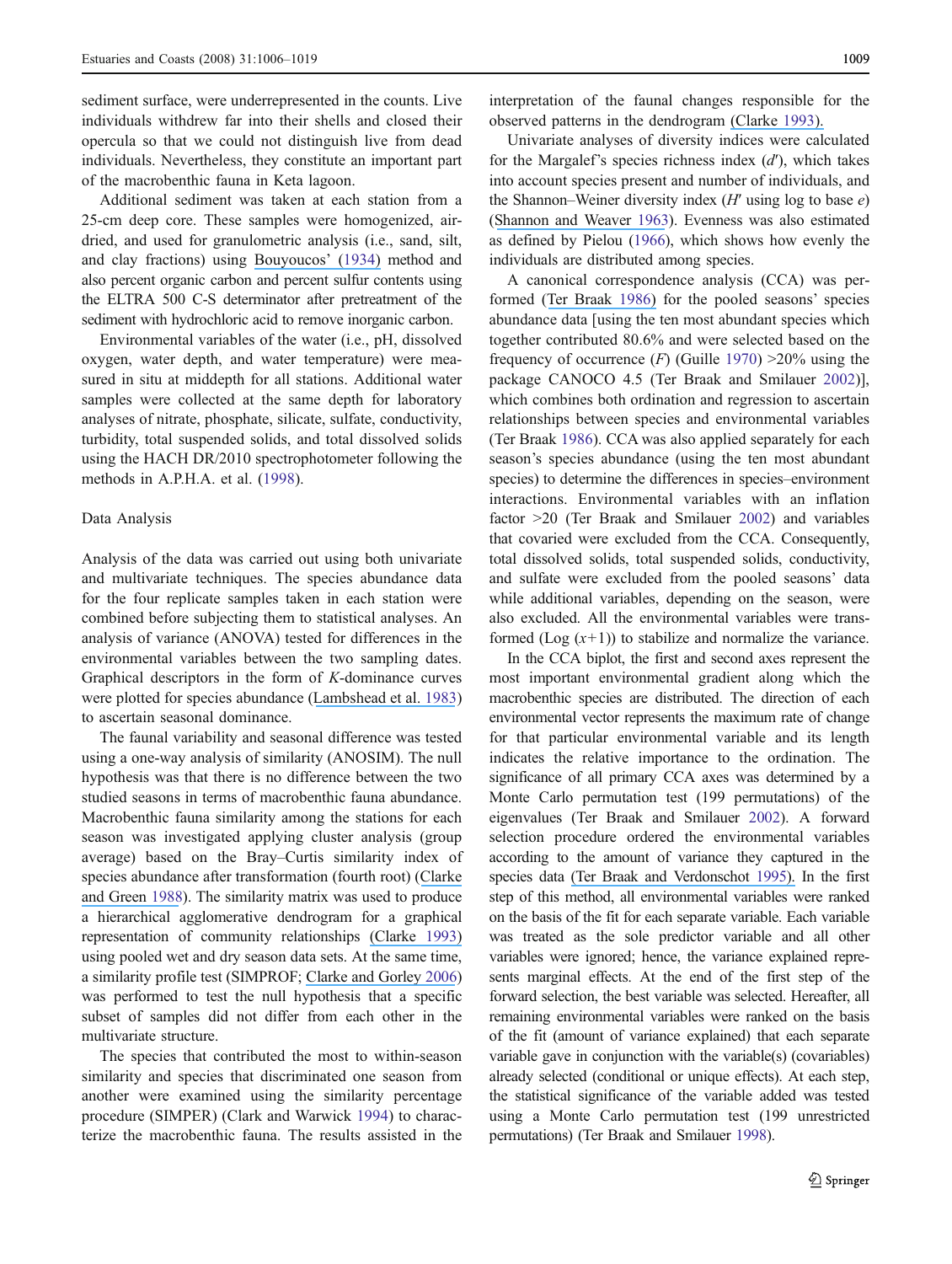#### <span id="page-5-0"></span>Results

## Environmental Variables

The environmental variables showed large significant seasonal and spatial variations. The variables that exhibited marked significant differences were salinity, conductivity, water temperature, water depth, sulfate, phosphate, nitrate, and silicate (Table 1). Other factors which also showed seasonal and spatial changes included dissolved oxygen, pH, total dissolved solids, and total suspended solids. Spatial variability and the means for salinity, nitrate, and sulfate were higher in the dry season than the wet season. Conversely, the means for water depth and turbidity were substantially higher in the wet season than the dry season (Table 1). There were strong significant differences in water depth, water temperature, salinity, nitrates, sulfate, silicate (all  $p<0.001$ ) and phosphate ( $p<0.05$ ) between the wet and dry seasons (Table 1). Results of sediment analyses including percent sand (78.46 $\pm$ 11.32), percent silt (11.21 $\pm$ 8.64), percent clay  $(10.33 \pm 4.36)$ , total organic carbon  $(0.77\pm0.54)$ , and percent sulfur  $(0.09\pm0.07)$  in wet season did not show any significant difference  $(p>0.05)$  from dry season variables, namely, percent sand  $(78.49 \pm 10.25)$ , percent silt (9.86 $\pm$ 8.59), percent clay (11.65 $\pm$ 4.64), total organic carbon (0.77 $\pm$ 0.41), and percent sulfur (0.08 $\pm$ 0.07).

#### Faunistic Composition

A total of 2,152 individuals (mean density=989 individuals per square meter) belonging to 35 macrobenthic faunal species were identified during the study. Of this number, polychaetes constituted 46.8%, mollusks 51%, and crustaceans 0.7%. Other taxa recorded included Hirudinea and Cnidaria, which together constituted 1.5%.

The wet season samples presented both a higher number of species and individuals than the dry season. The total number of species was 35 and 18 for the wet and dry seasons, respectively. The total densities for the seasons were 1,431 and 547 individuals per square meter for the wet and dry seasons, respectively. The number of individual mollusks for the wet season and the dry season were 794 (72.3%) and 304 (27.7%), respectively (Table [2](#page-6-0)). The number of individual polychaetes in the wet season was 717 (71.1%) while 291 individuals (28.9%) were recorded during the dry season (Table [2](#page-6-0)).

The seasonal and spatial distributions of the ten dominant species (Fig. [3](#page-7-0)) represent 80.6% of the pooled seasons' abundance. The pooled wet and dry season samples were numerically dominated by bivalves: Tellina nymphalis (19.8%), Tivela tripla (14.9%), and Tivela bicolor (7.4%) and polychaetes: Nephtys sp. (10.27%), Notomastus latericeus (7.4%), and other capitellids (7.9%) with numerical dominance in the wet season (Fig. [3\)](#page-7-0). Significant seasonal differences in abundance were found for *N. latericeus* ( $p$ <0.05), *Nephtys* sp. ( $p$ <0.001), and *T.* nymphalis  $(p<0.01)$  (Fig. [2\)](#page-6-0).

Spatially, stations located in the middle portions of the lagoon (i.e., A12, A13, and A7) and A14 presented the highest number of individual mollusks and polychaetes with dominance in the wet season (Fig. [3](#page-7-0)). Some of the animals recorded including Capitella spp., Ancistrosyllis robusta, Marphysa sanguinea, orbinid sp., Ischyroceros sp., Neanthes sp., and Pseudopolydora sp. are new records from the Keta lagoon.

The species K-dominance curves of abundance revealed slightly higher dominance in the wet season with fewer than ten species (Fig. [4\)](#page-8-0). There was 75% saturation in cumulative dominance with the addition of the fifth species for the wet season curve (Fig. [4\)](#page-8-0). The curves for the two seasons approached the asymptote after the tenth species by which 90% cumulative dominance was attained. Generally, species added beyond the limit of the asymptote are considered rare and seldom offer additional critical information. This suggests community dominance by ten species which could discriminate (see also Table [3\)](#page-8-0) between the seasons.

Table 1 The mean and standard deviation (in parenthesis) for environmental variables in the wet and dry seasons

Significance levels are based on ANOVA between the wet season and dry season. Only variables indicating significant differences are reported except for turbidity

| Environmental variable          | Wet season       | Dry season       | $p$ value |
|---------------------------------|------------------|------------------|-----------|
| Water depth (m)                 | 0.73(0.13)       | 0.30(0.13)       | < 0.001   |
| Water temperature $(^{\circ}C)$ | 27.72 (1.68)     | 30.94 (1.85)     | < 0.001   |
| Salinity (‰)                    | 27.90 (2.38)     | 61.80(25.13)     | < 0.001   |
| Nitrate (mg $L^{-1}$ )          | 0.33(0.13)       | 1.08(0.27)       | < 0.001   |
| Conductivity (mS/cm)            | 35.86 (1.29)     | 67.88 (24.56)    | < 0.001   |
| Phosphate (mg $L^{-1}$ )        | 0.27(0.12)       | 0.20(0.10)       | < 0.05    |
| Sulfate (mg $L^{-1}$ )          | 2887.50 (284.18) | 6708.75(3162.22) | < 0.001   |
| Silicate (mg $L^{-1}$ )         | 9.48(4.07)       | 5.84 (1.76)      | < 0.001   |
| Turbidity (NTU)                 | 110.00 (78.34)   | 69.20 (68.14)    | >0.05     |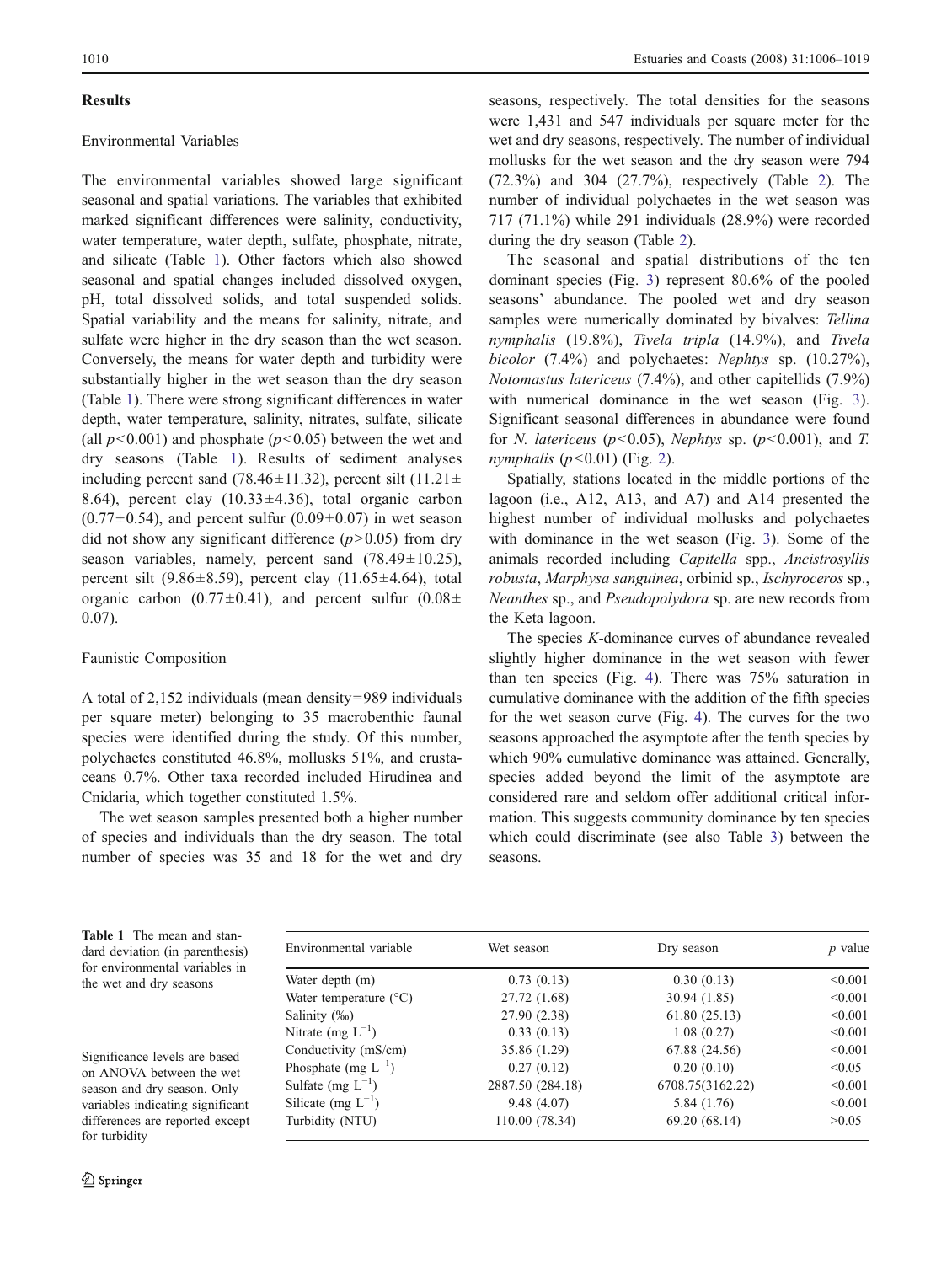<span id="page-6-0"></span>Table 2 Seasonal abundance (number of individuals) and densities of major macrobenthic faunal groups in the Keta lagoon

| Taxa        | Wet season                           |                                                         | Dry season                           |                                                         |
|-------------|--------------------------------------|---------------------------------------------------------|--------------------------------------|---------------------------------------------------------|
|             | Abundance<br>(no. of<br>individuals) | Density<br><i>(individuals)</i><br>per square<br>meter) | Abundance<br>(no. of<br>individuals) | Density<br><i>(individuals)</i><br>per square<br>meter) |
| Polychaetes | 717                                  | 659                                                     | 291                                  | 268                                                     |
| Mollusks    | 794                                  | 730                                                     | 304                                  | 279                                                     |
| Crustaceans | 14                                   | 13                                                      | 0                                    | $\Omega$                                                |
| Others      | 32                                   | 29                                                      | 0                                    | 0                                                       |
| Total       | 1,557                                | 1,431                                                   | 595                                  | 547                                                     |

Densities were determined using a total surface area of  $1.088 \text{ m}^2$  [i.e., 3 cores (surface area=0.0136 m<sup>2</sup>)×4 replicates (i.e., 0.0136 m<sup>2</sup> ×4= 0.0544 m<sup>2</sup>)×20 stations (0.0136 m<sup>2</sup> ×4×20=1.088 m<sup>2</sup>)]

#### Community Structure

Possible macrobenthic fauna differences between the wet and the dry seasons were tested using one-way ANOSIM and revealed a significant difference  $(r=0.156, p<0.05)$ .

An agglomerative dendrogram of the pooled seasons' species abundance revealed six significant station groups distinguished at a Bray–Curtis similarity level of 40% (Fig. [5](#page-9-0)). Five of the station groups showed  $>50\%$  Bray– Curtis similarity. However, station group 1F, a group of four stations sampled in the dry season that lacked any macrofauna clustered at the 100% similarity level. Station group 1A represented a mixture of the same stations (A14, B14, A15, B15, A19, B19, A20, and B20) sampled in both seasons. These stations clustered at a similarity level of 55% indicating low interseasonal variability in macro-

benthic faunal abundance and composition. The dominant species in station group 1A were Pitaria tumens, Capitella spp., N. latericeus, and other capitellids. Station group 1C, which was a cluster of stations mainly from the dry season, was dominated by Nephtys sp., T. nymphalis, T. tripla, T. bicolor, Capitella spp., and N. latericeus.

Station groups 1B and 1E consisted of mixtures of stations dominated by the wet and dry season stations, respectively, revealing some seasonal specificity in the macrobenthic faunal assemblages. The species that contributed appreciably to station group 1B were A. robusta and M. sanguinea whereas station group 1E comprised M. sanguinea and T. nymphalis. Station group 1D was dominated by Nephtys sp., N. latericeus, T. nymphalis, and T. bicolor. Essentially, the clustering distinguished stations with pronounced interseasonal variability in macrobenthic faunal assemblage from those that showed fewer changes (Fig. [5\)](#page-9-0). Although there were spatial and seasonal differences in macrobenthic faunal composition, overall, the groups were significantly similar at >40% using the Bray– Curtis index.

Ten species, namely, T. nymphalis, Nephtys sp., T. tripla, other capitellids, N. latericeus, T. bicolor, M. sanguinea, A. robusta, Capitella spp., and P. tumens were responsible for the dissimilarity between the wet and dry season and discriminated between them (Table [3](#page-8-0)). These species together contributed 68.14% to an average dissimilarity of 70.12% between the wet and dry season. Four species, namely, T. nymphalis, Nephtys sp., T. tripla, and N. latericeus, contributed slightly >50% to the average similarity of 45.21% in the wet season. Over 50% of the average similarity of 27.53% realized in the dry season was contributed by T. tripla, P. tumens, other capitellids, and T. nymphalis.

Fig. 2 Mean abundance of dominant macrobenthic taxa in wet and dry seasons. Vertical bars indicate 95% confidence interval of abundance. Significance levels are based on ANOVA for differences between the wet and dry seasons' species: \* $p$ <0.05, \*\* $p$ <0.01,  $***p<0.001$ 

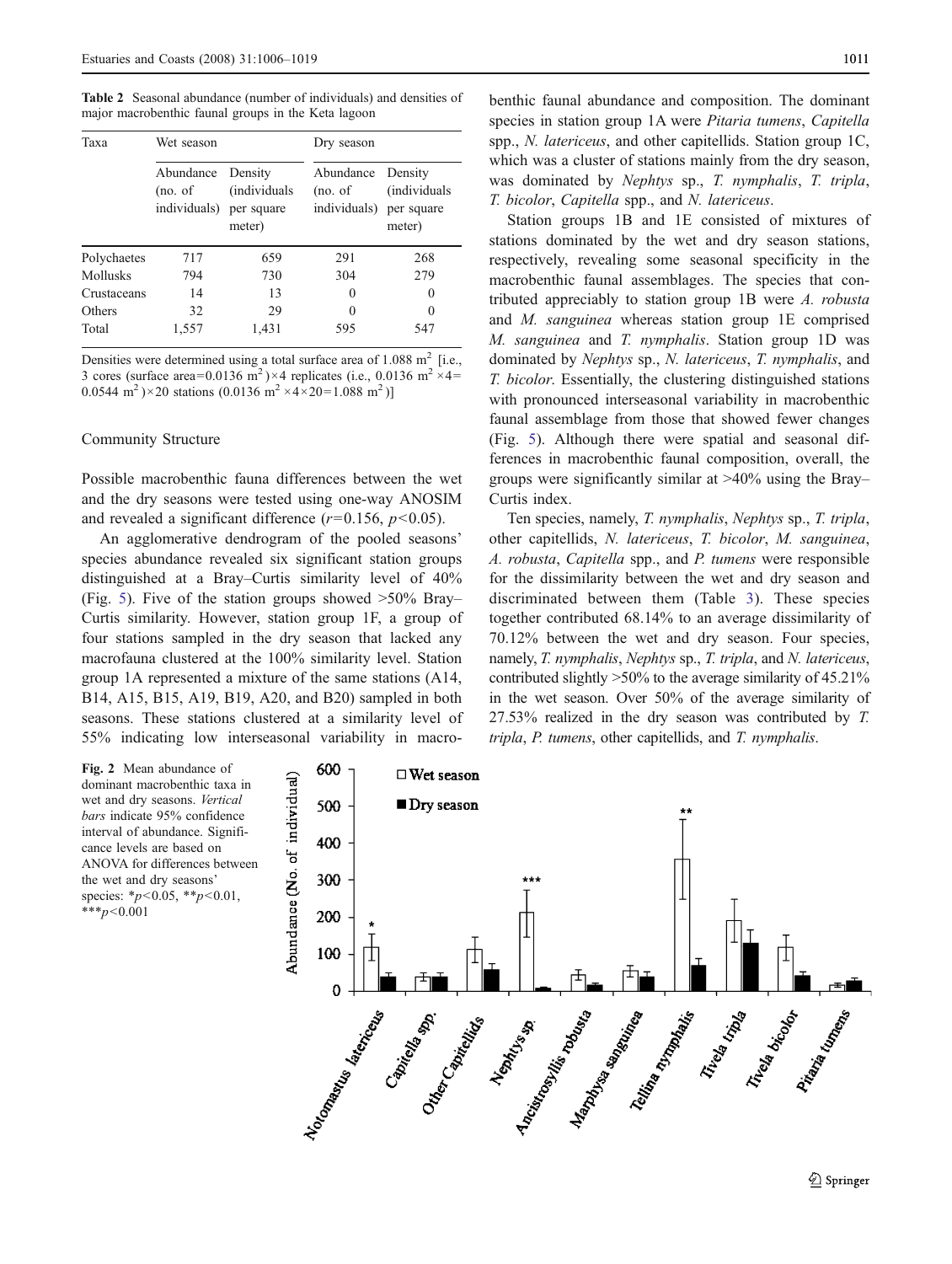<span id="page-7-0"></span>

Fig. 3 Distribution and abundance of dominant macrobenthic taxa in Keta lagoon in wet and dry seasons

# Community Structure Analysis

Species richness  $(d')$ , species diversity  $(H')$ , and species evenness  $(J')$  calculated for the two seasons in the lagoon showed a seasonal pattern in the distribution of the macrobenthic fauna. Spatially, the highest values of H' and d′ were obtained at stations A1, A2, A7, A9, A15, and A20 for the wet season and B11, B14, B15, and B20 for the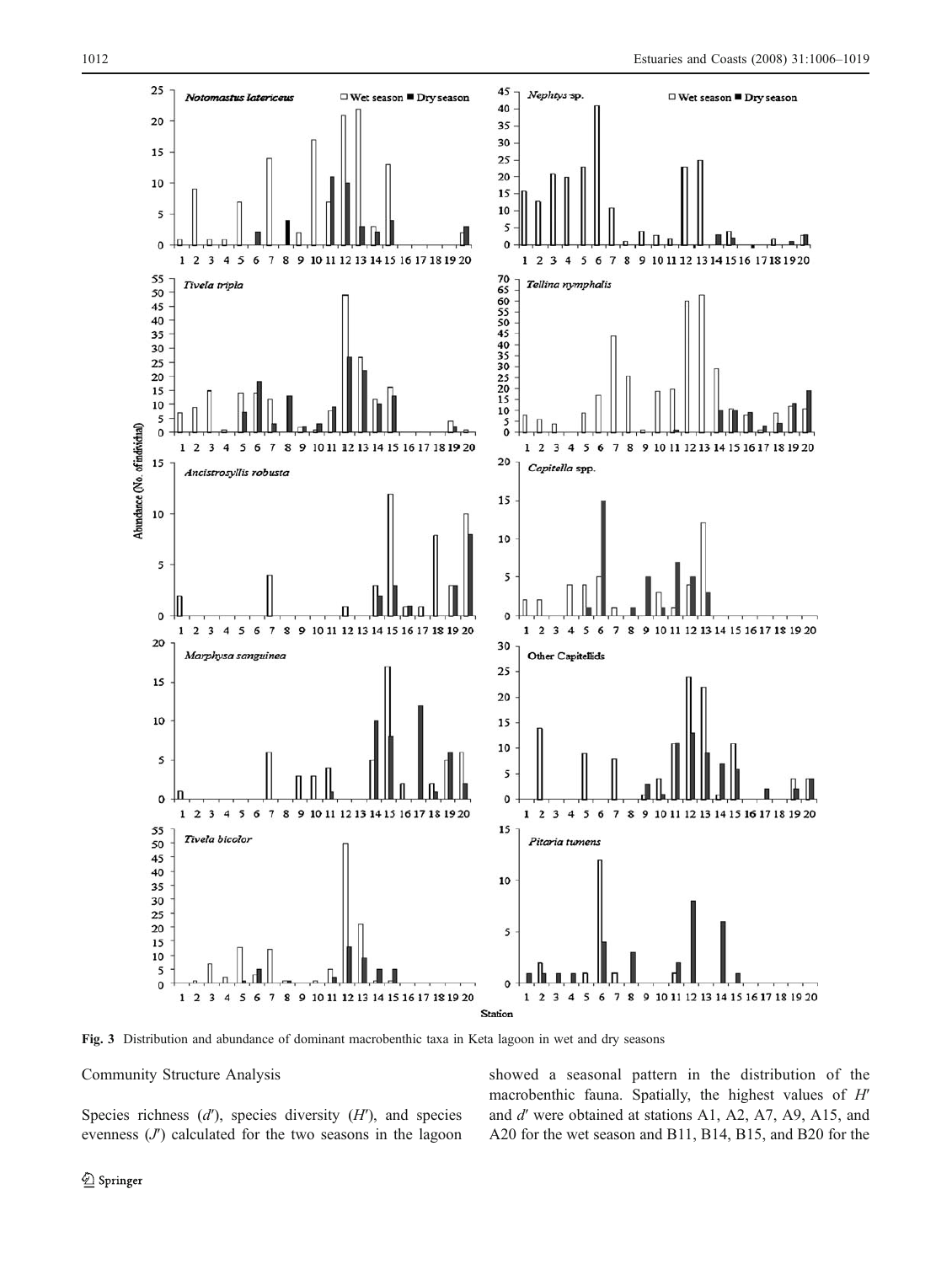<span id="page-8-0"></span>

Fig. 4 Cumulative dominance curves for macrobenthic taxon abundances for wet and dry seasons. Higher dominance in wet season for the first five species and slightly higher dominance for dry season samples after the addition of the tenth species

dry season. The lower values of  $H'$  and  $d'$  in the wet season were obtained at stations A4, A8, and A17 while the dry season stations were B18, B16, and B9.

#### Species–Environment Interactions

In the CCA, the environmental variables are shown as arrows, the lengths of which indicate the relative importance and the directions of which are obtained from the correlation of the variable to the axes. The orthogonal projection of a species point onto an environmental arrow represents the approximate center of the species distribution along that particular environmental gradient. In the CCA analysis, the first four ordination axes accounted for 51.5% of explained total variance in the species (dominant) abundance by the measured environmental variables (using the pooled seasons' abundance data). The first canonical axis accounted for 25.0% and, together with the second axis, 39.6% of the variance in the species abundance was explained by the environmental variables. The CCA resulted in a significant model as depicted by the Monte Carlo test ( $p \le 0.005$ ). The first ordination axis reflected samples with a gradient largely related to percent clay, percent organic carbon, phosphate, and percent sulfur in that order of importance at the positive end of the axis and salinity and percent sand at the negative end (Fig. [6\)](#page-10-0). The second axis was associated with water temperature at the positive end of the axis while the negative end was related to nitrate, pH, turbidity, dissolved oxygen, and silt content (Fig. [6](#page-10-0)). It is apparent that the first axis largely reflected sediment-related variables while the second axis represented water column variables. As such, it is possible to discriminate between species whose abundances were influenced by sediment-related variables (e.g., A. robusta, M. sanguinea, T. nymphalis, Capitella spp., T. tripla, T. bicolor, and N. latericeus) and those influenced by water column variables (Nephtys sp., P. tumens, and other capitellids). The percentage of variance explained by each environmental variable as the sole predictor variable (marginal effects) was significantly largest for salinity (19%), percent clay (15%), pH (11%), and turbidity (6%).

Applying the species abundance for the two seasons separately to the CCA resulted in the first two axes accounting for 45.4% and 53.6% of explained total variance in the species abundance for the wet and dry seasons, respectively. The CCA model was not significant  $(p>0.05)$ for the wet season. However, the ordination diagrams (Fig. [7](#page-11-0)) revealed some correlations which are consistent with the observations in the combined analysis (Fig. [6\)](#page-10-0). These correlations were between T. nymphalis and percent sulfur, A. robusta and M. sanguinea with percent clay and percent organic carbon, as well as Nephtys sp. with dissolved oxygen and turbidity. In the wet season, temperature  $(16\%)$  and pH  $(13\%)$  were the significant sole predictors, while silicate (47%) and nitrate (15%) were the significant sole predictors of the variance in species abundance for the dry season.

## Discussion

There were significant spatial and seasonal differences in the environmental variables (one-way ANOSIM,  $r=0.552$ ,  $p=0.001$ ) and the macrobenthic faunal communities of Keta lagoon (one-way ANOSIM,  $r=0.156$ ,  $p=0.003$ ). Spatial differences observed in the environmental variables were mainly the result of seasonal characteristics due to the

Table 3 SIMPER analysis results: species contributing to the average Bray–Curtis dissimilarity for the wet and dry seasons resulting from the simultaneous analysis of abundance data for the two seasons

| Species                    | Contrib. % | Cum. $\%$ |  |
|----------------------------|------------|-----------|--|
| Tellina nymphalis (B)      | 10.50      | 10.50     |  |
| <i>Nephtys</i> sp. $(P)$   | 8.83       | 19.33     |  |
| Tivela tripla (B)          | 7.38       | 26.71     |  |
| Other capitellids (P)      | 6.84       | 33.54     |  |
| Notomastus latericeus (P)  | 6.49       | 40.04     |  |
| Tivela bicolor (B)         | 6.16       | 46.19     |  |
| Marphysa sanguinea (P)     | 5.97       | 52.16     |  |
| Ancistrosyllis robusta (P) | 5.74       | 57.90     |  |
| Capitella spp. (B)         | 5.19       | 63.10     |  |
| Pitaria tumens (B)         | 5.04       | 68.14     |  |

Faunistic contribution to the average Bray–Curtis dissimilarity between the wet season and the dry season, also expressed as a cumulative percentage (Cum %). For brevity, only species that contributed >5% are listed. The codes in the parenthesis after the species name indicate:  $B$  bivalve,  $P$  polychaete. Average dissimilarity between wet and dry seasons=70.12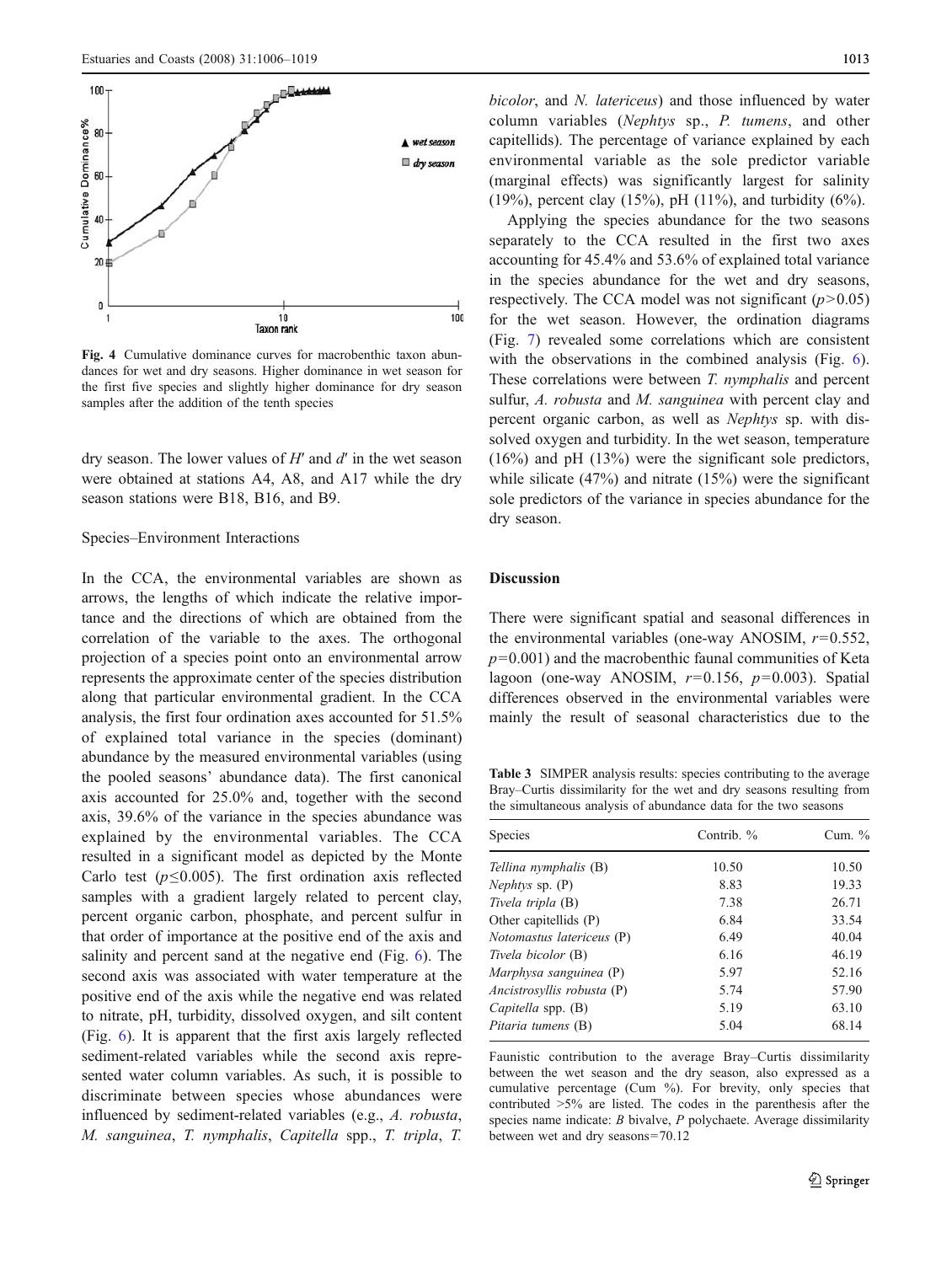<span id="page-9-0"></span>Fig. 5 Group average agglomerative dendrogram of Bray–Curtis similarity of macrobenthic faunal abundance data for the wet and dry seasons' stations. The prefix letters A and B indicate stations for the wet and dry seasons, respectively. Thin lines indicate significant evidence of structure (SIMPROF test,  $p < 0.05$ ) and thick lines indicate no evidence of structure



relative magnitude of fresh water inflow, evaporation, biogeochemical processes, and reduced sea water exchange (Herrera-Silveire [1994;](#page-14-0) [Mistri et al.](https://www.researchgate.net/publication/248575683_Variability_in_Macrobenthos_Communities_in_the_Valli_di_Comacchio_Northern_Italy_a_Hypereutrophized_Lagoonal_Ecosystem?el=1_x_8&enrichId=rgreq-43301336f11efd93653b6a2898d99141-XXX&enrichSource=Y292ZXJQYWdlOzIyNjkxNDU1NztBUzo5OTIyNzk1MDY0OTM1NEAxNDAwNjY5MTk1NjM3) [2000\)](#page-14-0). Variables such as dissolved oxygen, pH, percent clay, percent silt, and percent sand, although they varied spatially, did not show any significant seasonal differences. Seasonally, the most significantly changed variables were salinity, conductivity, water depth, water temperature, silicate, nitrate, phosphate, and sulfate (Table [1\)](#page-5-0). The spatial and seasonal variability resulted in habitat heterogeneity among the stations. This effect was manifested in the station clusters (Fig. [6](#page-10-0)). Distinct station clustering was based on sets of environmental variables. For instance, salinity, pH, and nitrate resulted in one grouping of stations; percent clay and percent organic carbon in another grouping; dissolved oxygen, turbidity, and percent silt constituted another station group; percent sand gave rise to another group, while phosphate, percent sulfur, and silicate accounted for another (Fig. [6](#page-10-0)). This heterogeneity among the stations as a result of the environmental variables possibly created conditions that influenced the abundance patterns of the macrobenthic fauna.

Macrobenthic faunal dynamics follow seasonal patterns ([Mistri et al.](https://www.researchgate.net/publication/240441747_Structure_and_Secondary_Production_of_a_Soft_Bottom_Macrobenthic_Community_in_a_Brackish_Lagoon_Sacca_di_Goro_north-eastern_Italy?el=1_x_8&enrichId=rgreq-43301336f11efd93653b6a2898d99141-XXX&enrichSource=Y292ZXJQYWdlOzIyNjkxNDU1NztBUzo5OTIyNzk1MDY0OTM1NEAxNDAwNjY5MTk1NjM3) [2001\)](#page-14-0) and are characterized by high variability in abundance and dominance patterns within years ([Posey](https://www.researchgate.net/publication/250214225_Changes_in_a_benthic_community_associated_with_dense_beds_of_a_burrowing_deposit_feeder_Callianassa_californiensis?el=1_x_8&enrichId=rgreq-43301336f11efd93653b6a2898d99141-XXX&enrichSource=Y292ZXJQYWdlOzIyNjkxNDU1NztBUzo5OTIyNzk1MDY0OTM1NEAxNDAwNjY5MTk1NjM3) [1986\)](#page-14-0). As expected, the macrobenthic fauna in Keta lagoon showed distinct spatial and seasonal differences (Figs. [3](#page-7-0) and 5) with species dominance (Fig. [4](#page-8-0)) and diversity higher in the wet season. The observed spatial and seasonal variability coupled with greater station group similarities (i.e.,  $>50\%$ ) (Fig. 5) indicate that (1) a few dominant macrobenthic species controlled the community structure (Fig. [4](#page-8-0) and Table [3\)](#page-8-0), (2) the dominant species were distributed throughout the study area (Fig. [3\)](#page-7-0), and (3) these species redistributed themselves in response to variations in environmental variables (Fig. [6\)](#page-10-0). This further suggests that the dominant species are selected from a limited species pool in Keta lagoon. The significant seasonal variability in the macrobenthic community was due to the differences in the relative contributions of individual discriminating species (Table [3\)](#page-8-0). Notable among these species are the bivalves (e.g., T. nymphalis, T. tripla, T. bicolor, P. tumens) and polychaetes of the families Capitellidae (N. latericeus, Capitella spp., and other capitellids), Nepthyidae (Nephtys sp.), Pilargidae (A. robusta), and Eunicidae (M. sanguinea). The relative abundances and contributions of the species (total contribution of 68.14%) led to the 70.12% average dissimilarity between the two seasons (Table [3\)](#page-8-0). The spatial similarities within each season were also contributed largely by these species confirming their importance in controlling the community structure in the lagoon. There was lower average spatial similarity in the dry season than the wet season, indicating intense ecological stress which possibly created limitations in the observed species distribution and abundance (Fig. [3\)](#page-7-0).

Variability in the abundances of macrobenthic organisms has been attributed to temporal variability in environmental conditions that may affect recruitment, survival, and reproduction ([Posey et al.](https://www.researchgate.net/publication/233648017_Temporal_Variability_Diversity_and_Guild_Structure_of_a_Benthic_Community_in_the_Northeastern_Gulf_of_Mexico?el=1_x_8&enrichId=rgreq-43301336f11efd93653b6a2898d99141-XXX&enrichSource=Y292ZXJQYWdlOzIyNjkxNDU1NztBUzo5OTIyNzk1MDY0OTM1NEAxNDAwNjY5MTk1NjM3) [1998\)](#page-14-0). As observed, the distribution patterns of the macrobenthic fauna over the season indicated periodic changes ranging from a rich community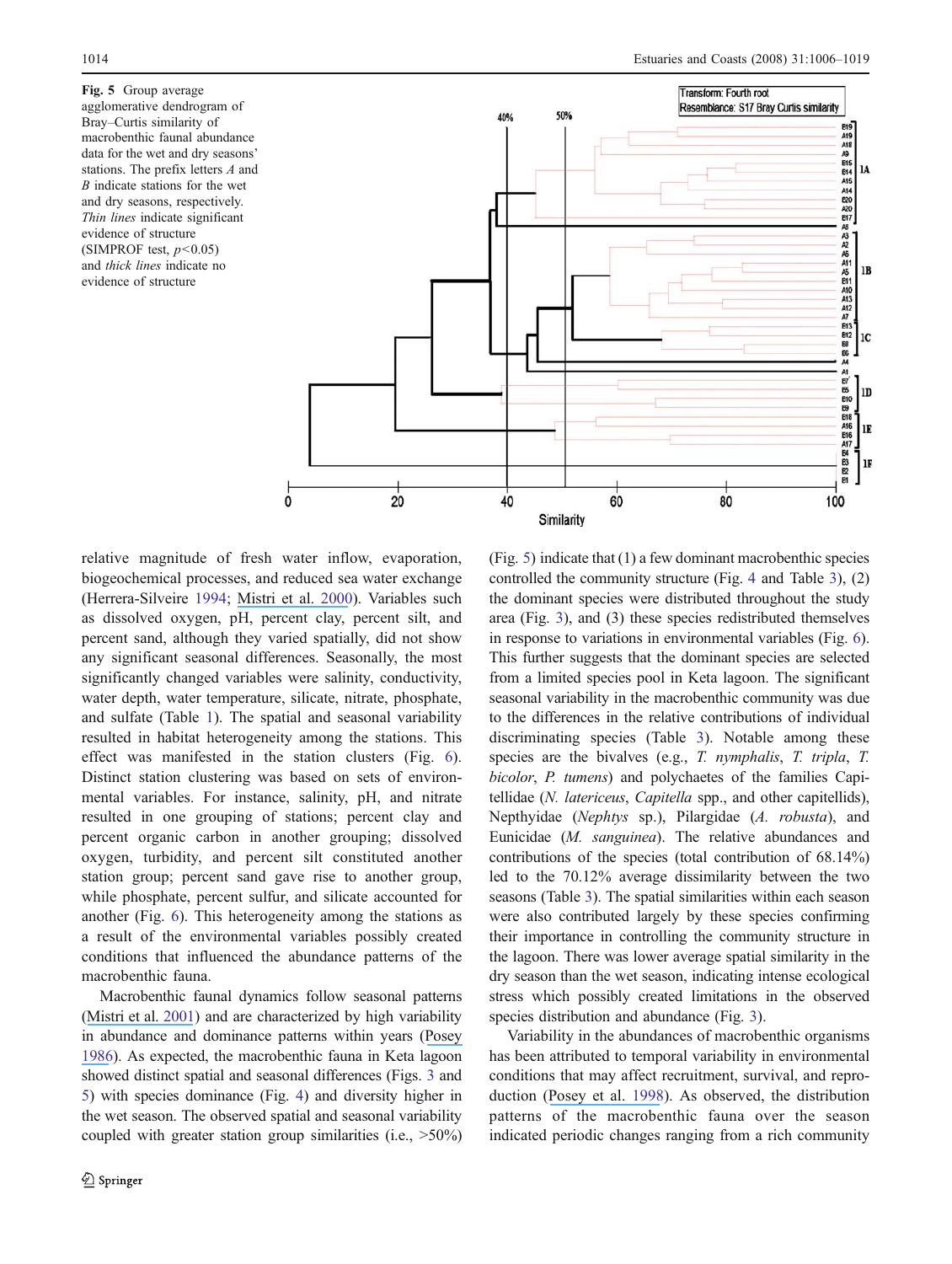<span id="page-10-0"></span>

in the wet season to a relatively impoverished one in the dry season (Fig. [3\)](#page-7-0). The situation in the dry season was apparently related to intense environmental stress, such as hypersalinity, leading to a reduction in the number of species. Such environmental conditions probably affected the physiological responses of the macrobenthic organisms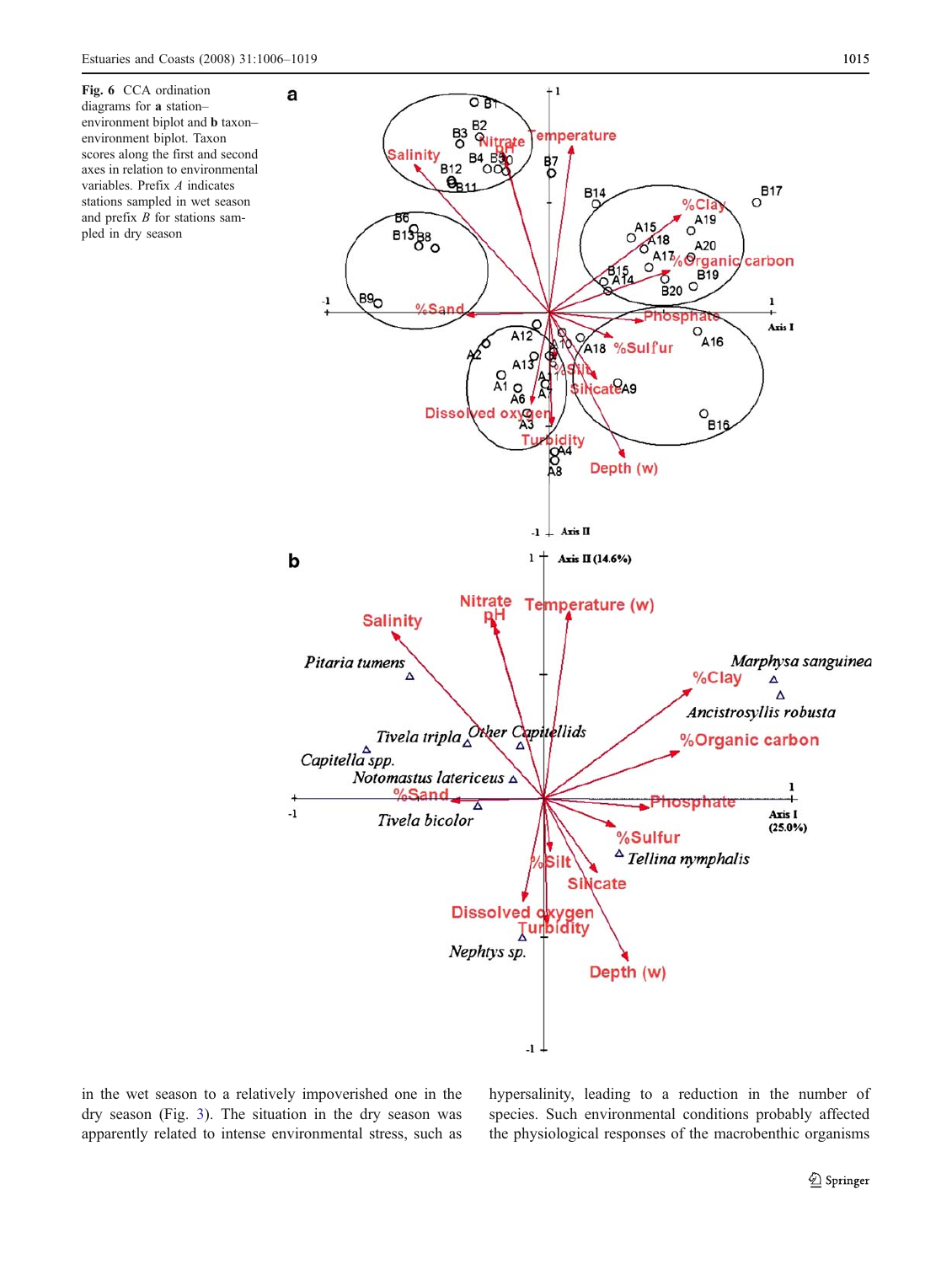<span id="page-11-0"></span>Fig. 7 CCA ordination diagrams for the abundance of macrobenthic dominant taxon. Taxon scores along the first and second axes in relation to environmental variables for a wet season biplot and b dry season biplot

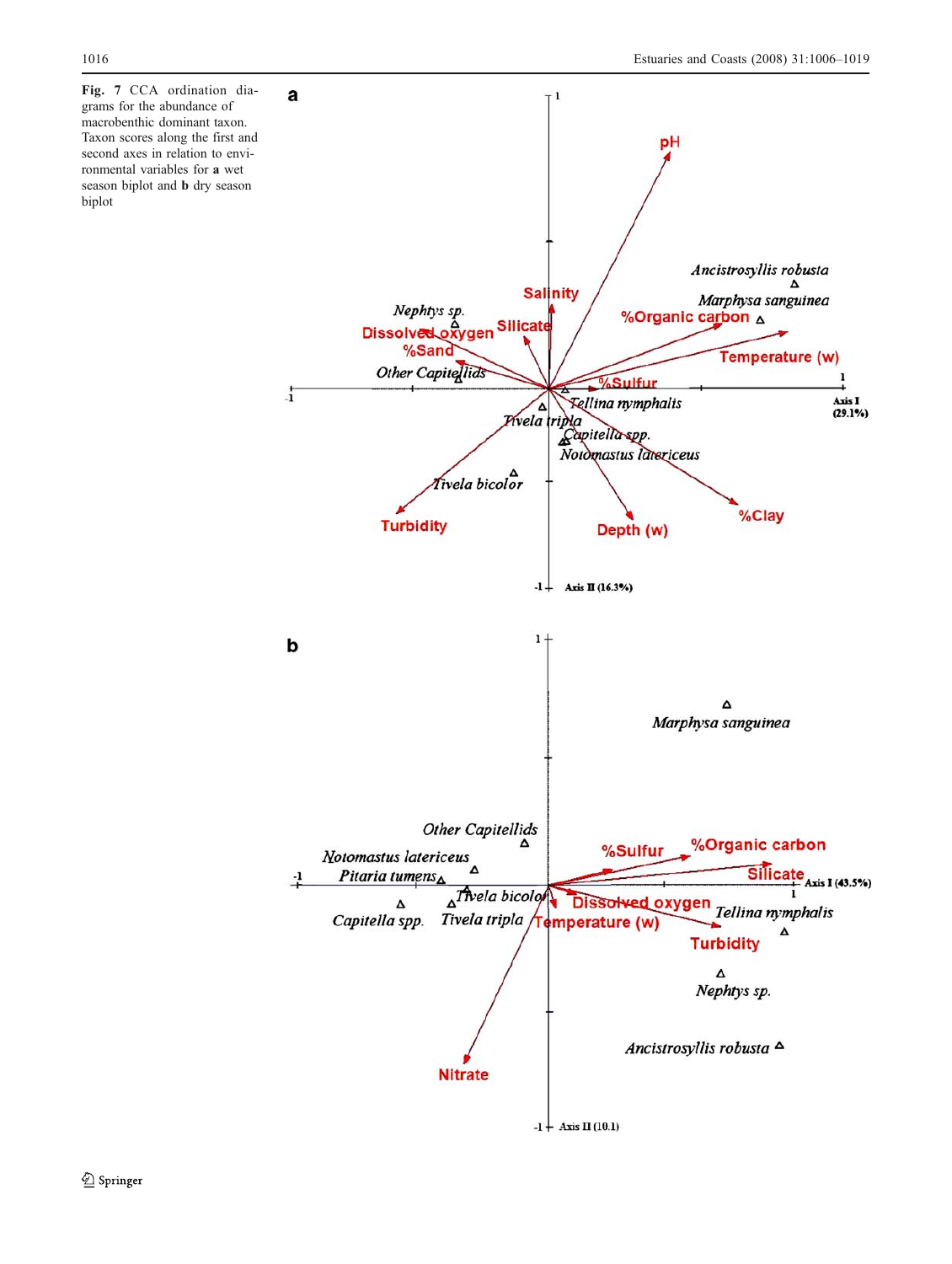resulting in the observed distribution patterns (Fig. [3](#page-7-0)). [Grassle and Grassle \(](https://www.researchgate.net/publication/260920385_Sibling_Species_in_the_Marine_Pollution_Indicator_Capitella_Polychaeta?el=1_x_8&enrichId=rgreq-43301336f11efd93653b6a2898d99141-XXX&enrichSource=Y292ZXJQYWdlOzIyNjkxNDU1NztBUzo5OTIyNzk1MDY0OTM1NEAxNDAwNjY5MTk1NjM3)[1976](#page-14-0)[\)](https://www.researchgate.net/publication/260920385_Sibling_Species_in_the_Marine_Pollution_Indicator_Capitella_Polychaeta?el=1_x_8&enrichId=rgreq-43301336f11efd93653b6a2898d99141-XXX&enrichSource=Y292ZXJQYWdlOzIyNjkxNDU1NztBUzo5OTIyNzk1MDY0OTM1NEAxNDAwNjY5MTk1NjM3) indicated that the adaptation of certain species to unpredictable environments can be related in part to their life history characteristics. [Newell \(](https://www.researchgate.net/publication/255981259_The_Biology_of_Intertidal_Animals?el=1_x_8&enrichId=rgreq-43301336f11efd93653b6a2898d99141-XXX&enrichSource=Y292ZXJQYWdlOzIyNjkxNDU1NztBUzo5OTIyNzk1MDY0OTM1NEAxNDAwNjY5MTk1NjM3)[1970](#page-14-0)[\)](https://www.researchgate.net/publication/255981259_The_Biology_of_Intertidal_Animals?el=1_x_8&enrichId=rgreq-43301336f11efd93653b6a2898d99141-XXX&enrichSource=Y292ZXJQYWdlOzIyNjkxNDU1NztBUzo5OTIyNzk1MDY0OTM1NEAxNDAwNjY5MTk1NjM3) pointed out that where the tolerance limits for a particular environmental variable have been determined for an organism, the organism's realized distribution is much more restricted than its potential distribution. It is reasonable, therefore, to presume that the relatively large significant seasonal fluctuations in environmental variables (Table [1\)](#page-5-0) probably ensured that only species that are tolerant to broad changes in such variables survive and are distributed widely in such hypersaline ecosystems as Keta lagoon. The extreme hypersaline conditions possibly accounted for the low faunistic densities recorded (Table [2](#page-6-0)). The density of the polychaetes for instance (Table [2](#page-6-0)) in the lagoon was extremely low compared to  $1.17 \times 10^4$  individuals per square meter recorded in other hypersaline lagoons (García de [Lomas et al.](https://www.researchgate.net/publication/234721830_Microbenthos_in_a_hypersaline_tidal_lagoon_Factors_affecting_microhabitat_community_structure_and_mass_exchange_at_the_sediment-water_interface?el=1_x_8&enrichId=rgreq-43301336f11efd93653b6a2898d99141-XXX&enrichSource=Y292ZXJQYWdlOzIyNjkxNDU1NztBUzo5OTIyNzk1MDY0OTM1NEAxNDAwNjY5MTk1NjM3) [2005\)](#page-13-0). Gordon [\(2000\)](#page-14-0) has also reported low numbers of benthic macroinvertebrates in the hypersaline Muni lagoon in Ghana.

A number of environmental variables including sediment structure, organic matter content, temperature, salinity, dissolved oxygen, nutrient concentrations, pH, turbidity, water transparency, and depth have been correlated with the abundance, density, and diversity of macrobenthic organisms in lagoon systems ([Barnes](https://www.researchgate.net/publication/37885080_Coastal_lagoons_the_natural_history_of_a_neglected_habitat?el=1_x_8&enrichId=rgreq-43301336f11efd93653b6a2898d99141-XXX&enrichSource=Y292ZXJQYWdlOzIyNjkxNDU1NztBUzo5OTIyNzk1MDY0OTM1NEAxNDAwNjY5MTk1NjM3) [1980;](#page-13-0) [Nicolaidou et al.](https://www.researchgate.net/publication/222439005_Distribution_of_molluscs_and_polychaetes_in_coastal_lagoons_in_Greece?el=1_x_8&enrichId=rgreq-43301336f11efd93653b6a2898d99141-XXX&enrichSource=Y292ZXJQYWdlOzIyNjkxNDU1NztBUzo5OTIyNzk1MDY0OTM1NEAxNDAwNjY5MTk1NjM3) [1988](#page-14-0)[;](https://www.researchgate.net/publication/222439005_Distribution_of_molluscs_and_polychaetes_in_coastal_lagoons_in_Greece?el=1_x_8&enrichId=rgreq-43301336f11efd93653b6a2898d99141-XXX&enrichSource=Y292ZXJQYWdlOzIyNjkxNDU1NztBUzo5OTIyNzk1MDY0OTM1NEAxNDAwNjY5MTk1NjM3) [Arvanitidis et al.](https://www.researchgate.net/publication/259361735_Annelid_fauna_of_a_Mediterranean_lagoon_Gialova_Lagoon_south-west_Greece_Community_structure_in_a_severely_fluctuating_environment?el=1_x_8&enrichId=rgreq-43301336f11efd93653b6a2898d99141-XXX&enrichSource=Y292ZXJQYWdlOzIyNjkxNDU1NztBUzo5OTIyNzk1MDY0OTM1NEAxNDAwNjY5MTk1NjM3) [1999](#page-13-0); Hagberg and Tunberg [2000](#page-14-0); [Mistri et al.](https://www.researchgate.net/publication/248575683_Variability_in_Macrobenthos_Communities_in_the_Valli_di_Comacchio_Northern_Italy_a_Hypereutrophized_Lagoonal_Ecosystem?el=1_x_8&enrichId=rgreq-43301336f11efd93653b6a2898d99141-XXX&enrichSource=Y292ZXJQYWdlOzIyNjkxNDU1NztBUzo5OTIyNzk1MDY0OTM1NEAxNDAwNjY5MTk1NjM3) [2000](#page-14-0)). Additionally, variables involved with food supply, e.g., nutrients and organic matter, have also been documented (Gray [1981](#page-14-0)[; Nixon](https://www.researchgate.net/publication/270101202_The_Ecology_of_Marine_Sediments?el=1_x_8&enrichId=rgreq-43301336f11efd93653b6a2898d99141-XXX&enrichSource=Y292ZXJQYWdlOzIyNjkxNDU1NztBUzo5OTIyNzk1MDY0OTM1NEAxNDAwNjY5MTk1NjM3) [1982](#page-14-0)). This is consistent with our result that a substantial part of the total variation in species assemblages, both in space and time, was explained by the observed environmental variables (see Fig. [7](#page-11-0)). The species assemblage and the abundance of the individual species were correlated with the environmental variables (mostly) at the station level (Fig. [6\)](#page-10-0). [Alongi](https://www.researchgate.net/publication/291348264_The_Ecology_of_Tropical_Soft-Bottom_Benthic_Ecosystems?el=1_x_8&enrichId=rgreq-43301336f11efd93653b6a2898d99141-XXX&enrichSource=Y292ZXJQYWdlOzIyNjkxNDU1NztBUzo5OTIyNzk1MDY0OTM1NEAxNDAwNjY5MTk1NjM3) [\(](https://www.researchgate.net/publication/291348264_The_Ecology_of_Tropical_Soft-Bottom_Benthic_Ecosystems?el=1_x_8&enrichId=rgreq-43301336f11efd93653b6a2898d99141-XXX&enrichSource=Y292ZXJQYWdlOzIyNjkxNDU1NztBUzo5OTIyNzk1MDY0OTM1NEAxNDAwNjY5MTk1NjM3)[1990](#page-13-0)[\)](https://www.researchgate.net/publication/291348264_The_Ecology_of_Tropical_Soft-Bottom_Benthic_Ecosystems?el=1_x_8&enrichId=rgreq-43301336f11efd93653b6a2898d99141-XXX&enrichSource=Y292ZXJQYWdlOzIyNjkxNDU1NztBUzo5OTIyNzk1MDY0OTM1NEAxNDAwNjY5MTk1NjM3) showed that benthic organisms in Indian estuaries for instance were more abundant in areas where salinities remained <40‰. Salinity-mediated patterns of abundance of macrobenthic species were very obvious in Keta lagoon. Appreciable numbers of macrobenthic species (e.g., T. nymphalis) were recorded at stations where the salinity range was  $\leq 33\%$  (r=−0.48). Other macrobenthic organisms, notably polychaetes, e.g., Nephtys sp. (r=−0.39), A. robusta (r=−0.33), and M. sanguinea (r=−0.38), also appeared to redistribute themselves such that high abundance occurred in areas where salinities were relatively lower, i.e., below 33‰, corroborating the observation by Alongi [\(1990\)](#page-13-0). A broader range of salinity tolerance was exhibited by other taxa (i.e., bivalves and capitellid polychaetes) resulting in higher numbers in salinities below 40‰ and above 60‰. Such species may well represent specialized lagoon species with the requisite traits to tolerate large fluctuations in physical and chemical variables ([Guelorget and Perthuisot](https://www.researchgate.net/publication/236272051_Paralic_ecosystems_biological_organization_and_functioning?el=1_x_8&enrichId=rgreq-43301336f11efd93653b6a2898d99141-XXX&enrichSource=Y292ZXJQYWdlOzIyNjkxNDU1NztBUzo5OTIyNzk1MDY0OTM1NEAxNDAwNjY5MTk1NjM3) [1992;](#page-14-0) [Gray et al.](https://www.researchgate.net/publication/236628372_Effects_of_hypoxia_and_organic_enrichment_on_the_coastal_marine_environment?el=1_x_8&enrichId=rgreq-43301336f11efd93653b6a2898d99141-XXX&enrichSource=Y292ZXJQYWdlOzIyNjkxNDU1NztBUzo5OTIyNzk1MDY0OTM1NEAxNDAwNjY5MTk1NjM3) [2002;](#page-14-0) [Sconfietti et al.](https://www.researchgate.net/publication/263565740_The_sessile_benthic_community_patterns_on_hard_bottoms_in_response_to_continental_vs_marine_influence_in_northern_Adriatic_lagoons?el=1_x_8&enrichId=rgreq-43301336f11efd93653b6a2898d99141-XXX&enrichSource=Y292ZXJQYWdlOzIyNjkxNDU1NztBUzo5OTIyNzk1MDY0OTM1NEAxNDAwNjY5MTk1NjM3) [2003\)](#page-14-0). Salinity has been reported to control the distribution and the reproduction of certain macrobenthic fauna. It was identified as a key regulatory factor in the breeding cycle of the bivalve Anadara sp. (Macintosh [1994\)](#page-14-0). Yankson ([1982\)](#page-14-0) reported that Anadara senilis occurring in Fosu lagoon in Ghana could tolerate salinity up to 50‰ in the dry season. It is reasonable to assume that the slightly lower salinities in the wet season ensured the recruitment of certain macrobenthic organisms such as bivalves as illustrated by the high species richness and diversity. It has been reported that a decrease in salinity appears to be responsible for an increase in reproductive output of species with a planktonic larval stage ([Alongi](https://www.researchgate.net/publication/291348264_The_Ecology_of_Tropical_Soft-Bottom_Benthic_Ecosystems?el=1_x_8&enrichId=rgreq-43301336f11efd93653b6a2898d99141-XXX&enrichSource=Y292ZXJQYWdlOzIyNjkxNDU1NztBUzo5OTIyNzk1MDY0OTM1NEAxNDAwNjY5MTk1NjM3) [1990](#page-13-0)).

The CCA model also indicated that environmental variables correlated with significant part of the variations in the individual species abundance. Important significant correlations were found between individual species (dominant) and key environmental variables, notably, salinity, percent clay, percent sand, dissolved oxygen, and percent sulfur (Fig. [6\)](#page-10-0). The specific correlations of individual species with certain environmental variables included: Nephtys sp. correlated with dissolved oxygen and turbidity in cooler water temperature; N. latericeus and T. bicolor correlated with percent sand containing low organic carbon; T. nymphalis correlated with percent sulfur; A. robusta and M. sanguinea correlated with percent clay and percent organic carbon. These illustrate that changes in community structure and distribution of macrobenthic organisms are influenced, to a large extent, by a suite of environmental variables to which each species in the community may respond differently ([Warwick and Clarke](https://www.researchgate.net/publication/231829806_A_Comparison_of_some_methods_for_analysing_changes_in_benthic_community_structure?el=1_x_8&enrichId=rgreq-43301336f11efd93653b6a2898d99141-XXX&enrichSource=Y292ZXJQYWdlOzIyNjkxNDU1NztBUzo5OTIyNzk1MDY0OTM1NEAxNDAwNjY5MTk1NjM3) [1991](#page-14-0)). Importantly, sediment variables played crucial roles in determining macrobenthic community structure ([Gray](https://www.researchgate.net/publication/284372256_Animal-sediment_relationships?el=1_x_8&enrichId=rgreq-43301336f11efd93653b6a2898d99141-XXX&enrichSource=Y292ZXJQYWdlOzIyNjkxNDU1NztBUzo5OTIyNzk1MDY0OTM1NEAxNDAwNjY5MTk1NjM3) [197](#page-14-0)[4;](https://www.researchgate.net/publication/284372256_Animal-sediment_relationships?el=1_x_8&enrichId=rgreq-43301336f11efd93653b6a2898d99141-XXX&enrichSource=Y292ZXJQYWdlOzIyNjkxNDU1NztBUzo5OTIyNzk1MDY0OTM1NEAxNDAwNjY5MTk1NjM3) Flint [1981](#page-13-0)) and such correlations with infauna (Dayton [1984\)](#page-13-0) have often been related to functional groups (Rhoads [197](#page-14-0)[4; Fauchald and Jumars](https://www.researchgate.net/publication/247083047_Organism-Sediment_Relationships_on_the_Muddy_Sea_Floor?el=1_x_8&enrichId=rgreq-43301336f11efd93653b6a2898d99141-XXX&enrichSource=Y292ZXJQYWdlOzIyNjkxNDU1NztBUzo5OTIyNzk1MDY0OTM1NEAxNDAwNjY5MTk1NjM3) [1979\)](#page-13-0). The capacity for sediment to adsorb organic matter is related to its clay content, which influences the feeding habitats of the benthic fauna. Depending on its lifestyle, an organism may require a given size range of sediment for tube building, burrowing, or feeding ([Wieser](https://www.researchgate.net/publication/250390795_The_effect_of_grain_size_on_the_distribution_of_small_invertebrates_inhabiting_the_beaches_of_Puget_Sound?el=1_x_8&enrichId=rgreq-43301336f11efd93653b6a2898d99141-XXX&enrichSource=Y292ZXJQYWdlOzIyNjkxNDU1NztBUzo5OTIyNzk1MDY0OTM1NEAxNDAwNjY5MTk1NjM3) [1959](#page-14-0)). The occurrence of M. sanguinea and A. robusta, carnivorous or omnivorous polychaetes (Fauchald and Jumars [1979\)](#page-13-0), in organically rich, clayey sediment is probably linked to functional adaptations such as tube building, burrowing, or motility rather than feeding. It was obvious that most of the variables found to explain the species assemblage suggested indirect effects. For instance, forward selection identified temperature and pH and silicate and nitrate for the wet and dry season, respec-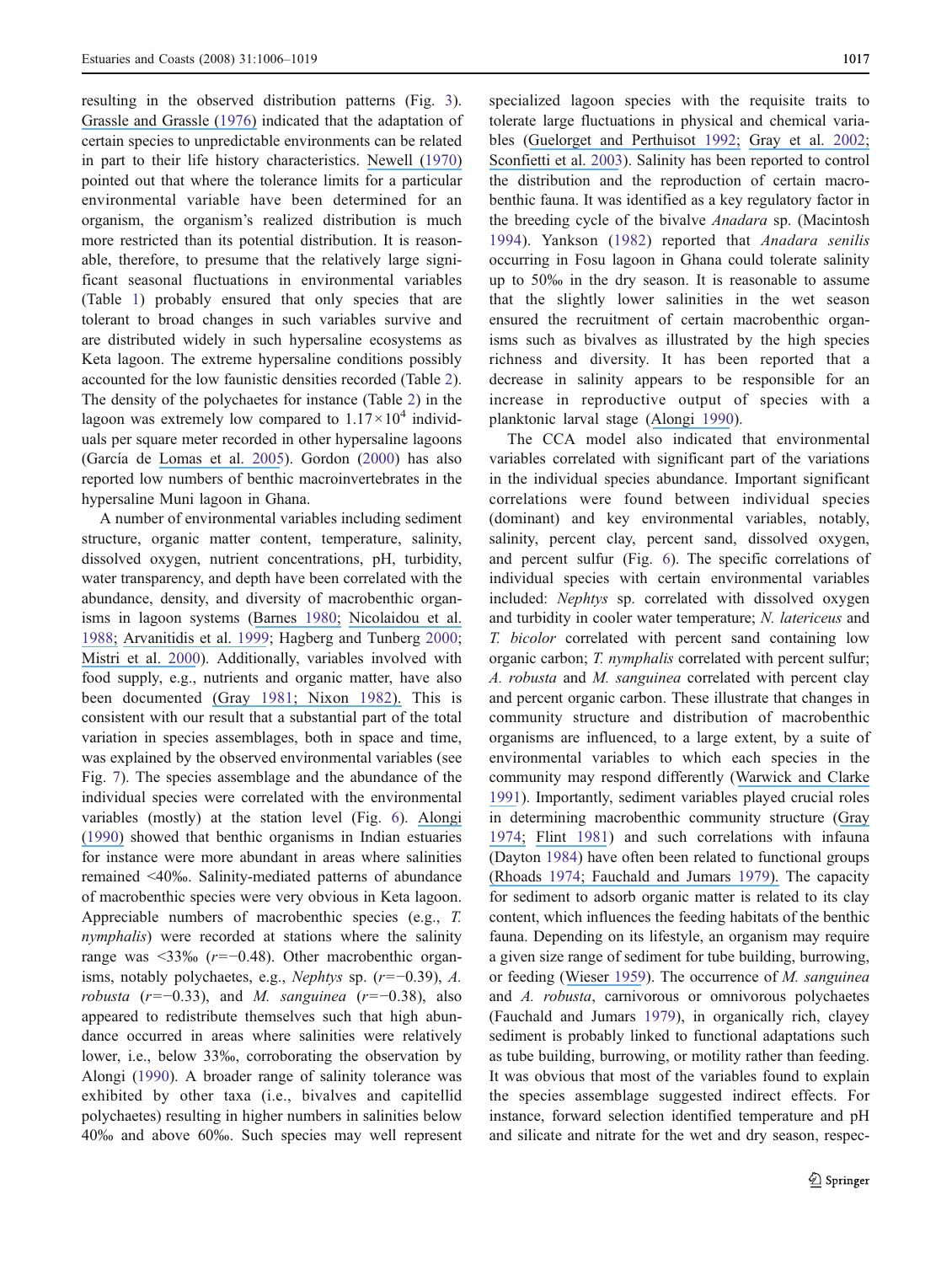<span id="page-13-0"></span>tively, as significant sole predictors of species dynamics. This not only reflects specific seasonal differences in species dominance and key environmental variables, but also shows that aquatic primary productivity could play a role in macrobenthic species assemblage. Water temperature and pH have been found to correlate with the abundance of bacterioplankton (i.e., primary producer) in lagoons ([Carvalho et al.](https://www.researchgate.net/publication/227186036_Effects_of_water_level_abiotic_and_biotic_factors_on_bacterioplankton_abundance_in_lagoons_of_a_tropical_floodplain_Parana_River_Brazil?el=1_x_8&enrichId=rgreq-43301336f11efd93653b6a2898d99141-XXX&enrichSource=Y292ZXJQYWdlOzIyNjkxNDU1NztBUzo5OTIyNzk1MDY0OTM1NEAxNDAwNjY5MTk1NjM3) 2003). Agyekumhene (2004) demonstrated that nitrate, turbidity, phosphate, silicate, and to a limited extent, water temperature largely influenced seasonal and spatial patterns in water column chlorophyll concentrations (essential component in primary productivity) in the Keta lagoon. Furthermore, there is a coupling between primary productivity and the abundance of macrobenthic organisms in lagoons ([Alongi](https://www.researchgate.net/publication/291348264_The_Ecology_of_Tropical_Soft-Bottom_Benthic_Ecosystems?el=1_x_8&enrichId=rgreq-43301336f11efd93653b6a2898d99141-XXX&enrichSource=Y292ZXJQYWdlOzIyNjkxNDU1NztBUzo5OTIyNzk1MDY0OTM1NEAxNDAwNjY5MTk1NjM3) 1990; [Mistri](https://www.researchgate.net/publication/240441747_Structure_and_Secondary_Production_of_a_Soft_Bottom_Macrobenthic_Community_in_a_Brackish_Lagoon_Sacca_di_Goro_north-eastern_Italy?el=1_x_8&enrichId=rgreq-43301336f11efd93653b6a2898d99141-XXX&enrichSource=Y292ZXJQYWdlOzIyNjkxNDU1NztBUzo5OTIyNzk1MDY0OTM1NEAxNDAwNjY5MTk1NjM3) [et al.](https://www.researchgate.net/publication/240441747_Structure_and_Secondary_Production_of_a_Soft_Bottom_Macrobenthic_Community_in_a_Brackish_Lagoon_Sacca_di_Goro_north-eastern_Italy?el=1_x_8&enrichId=rgreq-43301336f11efd93653b6a2898d99141-XXX&enrichSource=Y292ZXJQYWdlOzIyNjkxNDU1NztBUzo5OTIyNzk1MDY0OTM1NEAxNDAwNjY5MTk1NjM3) [2001](#page-14-0)). This may suggest ecological relationships between environmental variables, phytoplankton primary productivity, and abundance of macrobenthic fauna in Keta lagoon.

Acknowledgements Our profound gratitude to Environmental Solutions (Accra, Ghana) for supporting the study. We also recognize the immense assistance by Messrs. E. Klubi and E. Armah during the fieldwork.

#### References

- Ababio, S. D. 2001. The population parameters, food habitats and physico-chemical environment of three Cichlid species in the southwestern sector of the Keta lagoon. MPhil Thesis. University of Ghana, Legon.
- Addo, S. 2000. The Acadja fishery of the Keta lagoon. MPhil Thesis. University of Ghana, Legon.
- Agyekumhene, A. 2004. Primary productivity of the dredged channel of the Keta lagoon, BSc Project. Legon: University of Ghana.
- [Akpati, B.N. 1975. Geological structure and evolution of Keta Basin.](https://www.researchgate.net/publication/249525176_Geologic_structure_and_evolution_of_the_Keta_basin_Ghana_West_Africa?el=1_x_8&enrichId=rgreq-43301336f11efd93653b6a2898d99141-XXX&enrichSource=Y292ZXJQYWdlOzIyNjkxNDU1NztBUzo5OTIyNzk1MDY0OTM1NEAxNDAwNjY5MTk1NjM3) [Ghana Geological Survey. Report No. 75/3, Ghana.](https://www.researchgate.net/publication/249525176_Geologic_structure_and_evolution_of_the_Keta_basin_Ghana_West_Africa?el=1_x_8&enrichId=rgreq-43301336f11efd93653b6a2898d99141-XXX&enrichSource=Y292ZXJQYWdlOzIyNjkxNDU1NztBUzo5OTIyNzk1MDY0OTM1NEAxNDAwNjY5MTk1NjM3)
- [Alongi, D.M. 1989. Ecology of tropical soft-bottom benthos: A](https://www.researchgate.net/publication/284686443_Ecology_of_tropical_soft-bottom_benthos_A_review_with_emphasis_on_emerging_concepts?el=1_x_8&enrichId=rgreq-43301336f11efd93653b6a2898d99141-XXX&enrichSource=Y292ZXJQYWdlOzIyNjkxNDU1NztBUzo5OTIyNzk1MDY0OTM1NEAxNDAwNjY5MTk1NjM3) [review with emphasis on emerging concepts.](https://www.researchgate.net/publication/284686443_Ecology_of_tropical_soft-bottom_benthos_A_review_with_emphasis_on_emerging_concepts?el=1_x_8&enrichId=rgreq-43301336f11efd93653b6a2898d99141-XXX&enrichSource=Y292ZXJQYWdlOzIyNjkxNDU1NztBUzo5OTIyNzk1MDY0OTM1NEAxNDAwNjY5MTk1NjM3) Revista de Biologia [Tropical](https://www.researchgate.net/publication/284686443_Ecology_of_tropical_soft-bottom_benthos_A_review_with_emphasis_on_emerging_concepts?el=1_x_8&enrichId=rgreq-43301336f11efd93653b6a2898d99141-XXX&enrichSource=Y292ZXJQYWdlOzIyNjkxNDU1NztBUzo5OTIyNzk1MDY0OTM1NEAxNDAwNjY5MTk1NjM3) 371: 85–100.
- [Alongi, D.M. 1990. The ecology of tropical soft-bottom benthic](https://www.researchgate.net/publication/291348264_The_Ecology_of_Tropical_Soft-Bottom_Benthic_Ecosystems?el=1_x_8&enrichId=rgreq-43301336f11efd93653b6a2898d99141-XXX&enrichSource=Y292ZXJQYWdlOzIyNjkxNDU1NztBUzo5OTIyNzk1MDY0OTM1NEAxNDAwNjY5MTk1NjM3) ecosystems. [Oceanography and Marine Biology Annual Review](https://www.researchgate.net/publication/291348264_The_Ecology_of_Tropical_Soft-Bottom_Benthic_Ecosystems?el=1_x_8&enrichId=rgreq-43301336f11efd93653b6a2898d99141-XXX&enrichSource=Y292ZXJQYWdlOzIyNjkxNDU1NztBUzo5OTIyNzk1MDY0OTM1NEAxNDAwNjY5MTk1NjM3) [28: 381](https://www.researchgate.net/publication/291348264_The_Ecology_of_Tropical_Soft-Bottom_Benthic_Ecosystems?el=1_x_8&enrichId=rgreq-43301336f11efd93653b6a2898d99141-XXX&enrichSource=Y292ZXJQYWdlOzIyNjkxNDU1NztBUzo5OTIyNzk1MDY0OTM1NEAxNDAwNjY5MTk1NjM3)–496.
- [Alongi, D.M., and A. Sasekumar. 1992. Benthic communities. In](https://www.researchgate.net/publication/285480713_Coastal_and_estuarine_studies_Tropical_mangrove_ecosystems?el=1_x_8&enrichId=rgreq-43301336f11efd93653b6a2898d99141-XXX&enrichSource=Y292ZXJQYWdlOzIyNjkxNDU1NztBUzo5OTIyNzk1MDY0OTM1NEAxNDAwNjY5MTk1NjM3) [Tropical mangrove ecosystems. Coastal and estuarine studies 41](https://www.researchgate.net/publication/285480713_Coastal_and_estuarine_studies_Tropical_mangrove_ecosystems?el=1_x_8&enrichId=rgreq-43301336f11efd93653b6a2898d99141-XXX&enrichSource=Y292ZXJQYWdlOzIyNjkxNDU1NztBUzo5OTIyNzk1MDY0OTM1NEAxNDAwNjY5MTk1NjM3), [eds. A.I. Robertson, and D.M. Alongi, 137](https://www.researchgate.net/publication/285480713_Coastal_and_estuarine_studies_Tropical_mangrove_ecosystems?el=1_x_8&enrichId=rgreq-43301336f11efd93653b6a2898d99141-XXX&enrichSource=Y292ZXJQYWdlOzIyNjkxNDU1NztBUzo5OTIyNzk1MDY0OTM1NEAxNDAwNjY5MTk1NjM3)–171. Washington, [DC: American Geophysical Union.](https://www.researchgate.net/publication/285480713_Coastal_and_estuarine_studies_Tropical_mangrove_ecosystems?el=1_x_8&enrichId=rgreq-43301336f11efd93653b6a2898d99141-XXX&enrichSource=Y292ZXJQYWdlOzIyNjkxNDU1NztBUzo5OTIyNzk1MDY0OTM1NEAxNDAwNjY5MTk1NjM3)
- [Amanieu, M., and G. Lassere. 1982. Organisation et évolution des](https://www.researchgate.net/publication/283936946_Organisation_et_evolution_des_peuplements_lagunaires?el=1_x_8&enrichId=rgreq-43301336f11efd93653b6a2898d99141-XXX&enrichSource=Y292ZXJQYWdlOzIyNjkxNDU1NztBUzo5OTIyNzk1MDY0OTM1NEAxNDAwNjY5MTk1NjM3) [peuplements lagunaires. In G. Lassere, and H. Postma \(eds\),](https://www.researchgate.net/publication/283936946_Organisation_et_evolution_des_peuplements_lagunaires?el=1_x_8&enrichId=rgreq-43301336f11efd93653b6a2898d99141-XXX&enrichSource=Y292ZXJQYWdlOzIyNjkxNDU1NztBUzo5OTIyNzk1MDY0OTM1NEAxNDAwNjY5MTk1NjM3) [Les lagunes Côtières. Special volume of](https://www.researchgate.net/publication/283936946_Organisation_et_evolution_des_peuplements_lagunaires?el=1_x_8&enrichId=rgreq-43301336f11efd93653b6a2898d99141-XXX&enrichSource=Y292ZXJQYWdlOzIyNjkxNDU1NztBUzo5OTIyNzk1MDY0OTM1NEAxNDAwNjY5MTk1NjM3) Océanologica Acta 201–[213.](https://www.researchgate.net/publication/283936946_Organisation_et_evolution_des_peuplements_lagunaires?el=1_x_8&enrichId=rgreq-43301336f11efd93653b6a2898d99141-XXX&enrichSource=Y292ZXJQYWdlOzIyNjkxNDU1NztBUzo5OTIyNzk1MDY0OTM1NEAxNDAwNjY5MTk1NjM3)
- A.P.H.A., A.W.W.A., and W.E.F. 1998. Standard methods for the examination of water and wastewater. 20Washington: American Public Health Association (A.P.H.A.).
- Armah, A.K. 1993. Coastal wetlands of Ghana. Coastal Zone 93: 313–322.
- [Arvanitidis, C., D. Koutsoubas, C. Dounas, and A. Eleftheriou. 1999.](https://www.researchgate.net/publication/259361735_Annelid_fauna_of_a_Mediterranean_lagoon_Gialova_Lagoon_south-west_Greece_Community_structure_in_a_severely_fluctuating_environment?el=1_x_8&enrichId=rgreq-43301336f11efd93653b6a2898d99141-XXX&enrichSource=Y292ZXJQYWdlOzIyNjkxNDU1NztBUzo5OTIyNzk1MDY0OTM1NEAxNDAwNjY5MTk1NjM3) [Annelid fauna of a Mediterranean lagoon \(Gialova lagoon, south](https://www.researchgate.net/publication/259361735_Annelid_fauna_of_a_Mediterranean_lagoon_Gialova_Lagoon_south-west_Greece_Community_structure_in_a_severely_fluctuating_environment?el=1_x_8&enrichId=rgreq-43301336f11efd93653b6a2898d99141-XXX&enrichSource=Y292ZXJQYWdlOzIyNjkxNDU1NztBUzo5OTIyNzk1MDY0OTM1NEAxNDAwNjY5MTk1NjM3)–

[west Greece\): Community structure in a severely fluctuating](https://www.researchgate.net/publication/259361735_Annelid_fauna_of_a_Mediterranean_lagoon_Gialova_Lagoon_south-west_Greece_Community_structure_in_a_severely_fluctuating_environment?el=1_x_8&enrichId=rgreq-43301336f11efd93653b6a2898d99141-XXX&enrichSource=Y292ZXJQYWdlOzIyNjkxNDU1NztBUzo5OTIyNzk1MDY0OTM1NEAxNDAwNjY5MTk1NjM3) environment. [Journal of the Marine Biological Association, UK](https://www.researchgate.net/publication/259361735_Annelid_fauna_of_a_Mediterranean_lagoon_Gialova_Lagoon_south-west_Greece_Community_structure_in_a_severely_fluctuating_environment?el=1_x_8&enrichId=rgreq-43301336f11efd93653b6a2898d99141-XXX&enrichSource=Y292ZXJQYWdlOzIyNjkxNDU1NztBUzo5OTIyNzk1MDY0OTM1NEAxNDAwNjY5MTk1NjM3) 79: 849–[856. doi:](https://www.researchgate.net/publication/259361735_Annelid_fauna_of_a_Mediterranean_lagoon_Gialova_Lagoon_south-west_Greece_Community_structure_in_a_severely_fluctuating_environment?el=1_x_8&enrichId=rgreq-43301336f11efd93653b6a2898d99141-XXX&enrichSource=Y292ZXJQYWdlOzIyNjkxNDU1NztBUzo5OTIyNzk1MDY0OTM1NEAxNDAwNjY5MTk1NjM3)[10.1017/S0025315499001010](http://dx.doi.org/10.1017/S0025315499001010)[.](https://www.researchgate.net/publication/259361735_Annelid_fauna_of_a_Mediterranean_lagoon_Gialova_Lagoon_south-west_Greece_Community_structure_in_a_severely_fluctuating_environment?el=1_x_8&enrichId=rgreq-43301336f11efd93653b6a2898d99141-XXX&enrichSource=Y292ZXJQYWdlOzIyNjkxNDU1NztBUzo5OTIyNzk1MDY0OTM1NEAxNDAwNjY5MTk1NjM3)

- [Barnes, R.S.K. 1980. Coastal lagoons. The natural history of a neglected](https://www.researchgate.net/publication/37885080_Coastal_lagoons_the_natural_history_of_a_neglected_habitat?el=1_x_8&enrichId=rgreq-43301336f11efd93653b6a2898d99141-XXX&enrichSource=Y292ZXJQYWdlOzIyNjkxNDU1NztBUzo5OTIyNzk1MDY0OTM1NEAxNDAwNjY5MTk1NjM3) habitat. [Cambridge Studies in Modern Biology](https://www.researchgate.net/publication/37885080_Coastal_lagoons_the_natural_history_of_a_neglected_habitat?el=1_x_8&enrichId=rgreq-43301336f11efd93653b6a2898d99141-XXX&enrichSource=Y292ZXJQYWdlOzIyNjkxNDU1NztBUzo5OTIyNzk1MDY0OTM1NEAxNDAwNjY5MTk1NjM3) 1: 1-106.
- [Biney, C.A. 1986. Preliminary physico-chemical studies of lagoons](https://www.researchgate.net/publication/290163205_Preliminary_physico-chemical_studies_of_estuaries_along_the_Gulf_of_Guinea_in_Ghana?el=1_x_8&enrichId=rgreq-43301336f11efd93653b6a2898d99141-XXX&enrichSource=Y292ZXJQYWdlOzIyNjkxNDU1NztBUzo5OTIyNzk1MDY0OTM1NEAxNDAwNjY5MTk1NjM3) [along the Gulf of Guinea in Ghana.](https://www.researchgate.net/publication/290163205_Preliminary_physico-chemical_studies_of_estuaries_along_the_Gulf_of_Guinea_in_Ghana?el=1_x_8&enrichId=rgreq-43301336f11efd93653b6a2898d99141-XXX&enrichSource=Y292ZXJQYWdlOzIyNjkxNDU1NztBUzo5OTIyNzk1MDY0OTM1NEAxNDAwNjY5MTk1NjM3) Tropical Ecology 27: 147–[156.](https://www.researchgate.net/publication/290163205_Preliminary_physico-chemical_studies_of_estuaries_along_the_Gulf_of_Guinea_in_Ghana?el=1_x_8&enrichId=rgreq-43301336f11efd93653b6a2898d99141-XXX&enrichSource=Y292ZXJQYWdlOzIyNjkxNDU1NztBUzo5OTIyNzk1MDY0OTM1NEAxNDAwNjY5MTk1NjM3)
- [Bouyoucos, G.J. 1934. The hydrometer method for making mechanical](https://www.researchgate.net/publication/288812115_Directions_for_making_mechanical_analysis_of_soils_by_the_hydrometer_method?el=1_x_8&enrichId=rgreq-43301336f11efd93653b6a2898d99141-XXX&enrichSource=Y292ZXJQYWdlOzIyNjkxNDU1NztBUzo5OTIyNzk1MDY0OTM1NEAxNDAwNjY5MTk1NjM3) [analysis of soil.](https://www.researchgate.net/publication/288812115_Directions_for_making_mechanical_analysis_of_soils_by_the_hydrometer_method?el=1_x_8&enrichId=rgreq-43301336f11efd93653b6a2898d99141-XXX&enrichSource=Y292ZXJQYWdlOzIyNjkxNDU1NztBUzo5OTIyNzk1MDY0OTM1NEAxNDAwNjY5MTk1NjM3) Soil Science 38: 335–343.
- [Carvalho, P., S.M. Thomaz, and L.M. Bini. 2003. Effects of](https://www.researchgate.net/publication/227186036_Effects_of_water_level_abiotic_and_biotic_factors_on_bacterioplankton_abundance_in_lagoons_of_a_tropical_floodplain_Parana_River_Brazil?el=1_x_8&enrichId=rgreq-43301336f11efd93653b6a2898d99141-XXX&enrichSource=Y292ZXJQYWdlOzIyNjkxNDU1NztBUzo5OTIyNzk1MDY0OTM1NEAxNDAwNjY5MTk1NjM3) [water level, abiotic and biotic factors on bacterioplankton](https://www.researchgate.net/publication/227186036_Effects_of_water_level_abiotic_and_biotic_factors_on_bacterioplankton_abundance_in_lagoons_of_a_tropical_floodplain_Parana_River_Brazil?el=1_x_8&enrichId=rgreq-43301336f11efd93653b6a2898d99141-XXX&enrichSource=Y292ZXJQYWdlOzIyNjkxNDU1NztBUzo5OTIyNzk1MDY0OTM1NEAxNDAwNjY5MTk1NjM3) [abundance in lagoons of a tropical floodplain \(Paraná River,](https://www.researchgate.net/publication/227186036_Effects_of_water_level_abiotic_and_biotic_factors_on_bacterioplankton_abundance_in_lagoons_of_a_tropical_floodplain_Parana_River_Brazil?el=1_x_8&enrichId=rgreq-43301336f11efd93653b6a2898d99141-XXX&enrichSource=Y292ZXJQYWdlOzIyNjkxNDU1NztBUzo5OTIyNzk1MDY0OTM1NEAxNDAwNjY5MTk1NjM3) Brazil). Hydrobiologia 510: 67–[74. doi:](https://www.researchgate.net/publication/227186036_Effects_of_water_level_abiotic_and_biotic_factors_on_bacterioplankton_abundance_in_lagoons_of_a_tropical_floodplain_Parana_River_Brazil?el=1_x_8&enrichId=rgreq-43301336f11efd93653b6a2898d99141-XXX&enrichSource=Y292ZXJQYWdlOzIyNjkxNDU1NztBUzo5OTIyNzk1MDY0OTM1NEAxNDAwNjY5MTk1NjM3)[10.1023/B:HYDR.](http://dx.doi.org/10.1023/B:HYDR.0000008532.71152.38) [0000008532.71152.38](http://dx.doi.org/10.1023/B:HYDR.0000008532.71152.38)[.](https://www.researchgate.net/publication/227186036_Effects_of_water_level_abiotic_and_biotic_factors_on_bacterioplankton_abundance_in_lagoons_of_a_tropical_floodplain_Parana_River_Brazil?el=1_x_8&enrichId=rgreq-43301336f11efd93653b6a2898d99141-XXX&enrichSource=Y292ZXJQYWdlOzIyNjkxNDU1NztBUzo5OTIyNzk1MDY0OTM1NEAxNDAwNjY5MTk1NjM3)
- Clarke, K.R. 1993. Non-parametric multivariate analyses of changes in community structure. Australian Journal of Ecology 18: 117– 143. doi:[10.1111/j.1442-9993.1993.tb00438.x](http://dx.doi.org/10.1111/j.1442-9993.1993.tb00438.x).
- [Clarke, K.R., and R.H. Green. 1988. Statistical design and analysis for](https://www.researchgate.net/publication/240311001_Statistical_Design_and_Analysis_for_a_) 'biological effects' study. [Marine Ecology Progress Series](https://www.researchgate.net/publication/240311001_Statistical_Design_and_Analysis_for_a_) 46: 213–[226. doi:](https://www.researchgate.net/publication/240311001_Statistical_Design_and_Analysis_for_a_)[10.3354/meps046213](http://dx.doi.org/10.3354/meps046213)[.](https://www.researchgate.net/publication/240311001_Statistical_Design_and_Analysis_for_a_)
- [Clarke, K.R., and R.M. Warwick. 1994. Changes in Marine](https://www.researchgate.net/publication/216900073_Change_in_Marine_Communities_An_Approach_to_Statistical_Analysis_and_Interpretation?el=1_x_8&enrichId=rgreq-43301336f11efd93653b6a2898d99141-XXX&enrichSource=Y292ZXJQYWdlOzIyNjkxNDU1NztBUzo5OTIyNzk1MDY0OTM1NEAxNDAwNjY5MTk1NjM3) [Communities. An approach to statistical analysis and interpreta](https://www.researchgate.net/publication/216900073_Change_in_Marine_Communities_An_Approach_to_Statistical_Analysis_and_Interpretation?el=1_x_8&enrichId=rgreq-43301336f11efd93653b6a2898d99141-XXX&enrichSource=Y292ZXJQYWdlOzIyNjkxNDU1NztBUzo5OTIyNzk1MDY0OTM1NEAxNDAwNjY5MTk1NjM3)[tion. Natural Environment Research Council, UK, 144 pp.](https://www.researchgate.net/publication/216900073_Change_in_Marine_Communities_An_Approach_to_Statistical_Analysis_and_Interpretation?el=1_x_8&enrichId=rgreq-43301336f11efd93653b6a2898d99141-XXX&enrichSource=Y292ZXJQYWdlOzIyNjkxNDU1NztBUzo5OTIyNzk1MDY0OTM1NEAxNDAwNjY5MTk1NjM3)
- [Clarke, K.R., and R.N. Gorley. 2006. PRIMER v6: User manual/](https://www.researchgate.net/publication/235425881_Primer_v6_User_ManualTutorial?el=1_x_8&enrichId=rgreq-43301336f11efd93653b6a2898d99141-XXX&enrichSource=Y292ZXJQYWdlOzIyNjkxNDU1NztBUzo5OTIyNzk1MDY0OTM1NEAxNDAwNjY5MTk1NjM3) [tutorial. PRIMER-E, Plymouth, UK.](https://www.researchgate.net/publication/235425881_Primer_v6_User_ManualTutorial?el=1_x_8&enrichId=rgreq-43301336f11efd93653b6a2898d99141-XXX&enrichSource=Y292ZXJQYWdlOzIyNjkxNDU1NztBUzo5OTIyNzk1MDY0OTM1NEAxNDAwNjY5MTk1NjM3)
- [Colwell, K.R., and S.L. Landrum. 1993. Nonrandom shorebird](https://www.researchgate.net/publication/266604839_Nonrandom_Shorebird_Distribution_and_Fine-Scale_Variation_in_Prey_Abundance?el=1_x_8&enrichId=rgreq-43301336f11efd93653b6a2898d99141-XXX&enrichSource=Y292ZXJQYWdlOzIyNjkxNDU1NztBUzo5OTIyNzk1MDY0OTM1NEAxNDAwNjY5MTk1NjM3) [distribution and fine-scale variation in prey abundance.](https://www.researchgate.net/publication/266604839_Nonrandom_Shorebird_Distribution_and_Fine-Scale_Variation_in_Prey_Abundance?el=1_x_8&enrichId=rgreq-43301336f11efd93653b6a2898d99141-XXX&enrichSource=Y292ZXJQYWdlOzIyNjkxNDU1NztBUzo5OTIyNzk1MDY0OTM1NEAxNDAwNjY5MTk1NjM3) Condor 95: 94–[103. doi:](https://www.researchgate.net/publication/266604839_Nonrandom_Shorebird_Distribution_and_Fine-Scale_Variation_in_Prey_Abundance?el=1_x_8&enrichId=rgreq-43301336f11efd93653b6a2898d99141-XXX&enrichSource=Y292ZXJQYWdlOzIyNjkxNDU1NztBUzo5OTIyNzk1MDY0OTM1NEAxNDAwNjY5MTk1NjM3)[10.2307/1369390](http://dx.doi.org/10.2307/1369390)[.](https://www.researchgate.net/publication/266604839_Nonrandom_Shorebird_Distribution_and_Fine-Scale_Variation_in_Prey_Abundance?el=1_x_8&enrichId=rgreq-43301336f11efd93653b6a2898d99141-XXX&enrichSource=Y292ZXJQYWdlOzIyNjkxNDU1NztBUzo5OTIyNzk1MDY0OTM1NEAxNDAwNjY5MTk1NjM3)
- Day, J.H. 1967a. A monograph on the Polychaeta of Southern Africa. Part 1 Errantia, Trustees of the British Museum London, 458 pp.
- Day, J.H. 1967b. A monograph on the Polychaeta of Southern Africa. Part II Sedentaria, Trustees of the British Museum London, 877 pp.
- Dayton, P.K. 1984. Processes structuring some marine communities: Are they general? In Ecological communities: Conceptual issues and evidence, eds. D.R. Strong Jr, D. Simberloff, L.G. Abele, and A.B. Thistle, 181–197. Princeton, NJ: Princeton University Press.
- [Dickson, K.B., and G. Benneh. 1988.](https://www.researchgate.net/publication/275882880_Geography_of_Ghana?el=1_x_8&enrichId=rgreq-43301336f11efd93653b6a2898d99141-XXX&enrichSource=Y292ZXJQYWdlOzIyNjkxNDU1NztBUzo5OTIyNzk1MDY0OTM1NEAxNDAwNjY5MTk1NjM3) A new geography of Ghana. [London: London Group of Companies.](https://www.researchgate.net/publication/275882880_Geography_of_Ghana?el=1_x_8&enrichId=rgreq-43301336f11efd93653b6a2898d99141-XXX&enrichSource=Y292ZXJQYWdlOzIyNjkxNDU1NztBUzo5OTIyNzk1MDY0OTM1NEAxNDAwNjY5MTk1NjM3)
- Edmunds, J. 1978. Sea shells and other molluscs found on West African Coast and Estuaries. Ghana Universities Press, 164 pp.
- Entsua-Mensah M., and H.R. Dankwa. 1997. Traditional knowledge and management of lagoon fisheries in Ghana. Water Research Institute, Technical Report No. 160.
- ESL/RPI/GLDD. 2004. Environmental monitoring reports (2001– 2004) of the Keta Sea Defence Project Works (KSDPW). Technical Report, Environmental Protection Agency
- Fauchald, K., and P.A. Jumars. 1979. The diet of worms: A study of polychaete feeding guilds. Oceanography and Marine Biology Annual Review 17: 193–284.
- [Finlayson, C.M., C. Gordon, Y. Ntiamoa-Baidu, S. Tumbulto, and](https://www.researchgate.net/publication/258556699_Hydrobiology_of_the_Songor_and_Keta_lagoons_implications_for_wetland_management_in_Ghana?el=1_x_8&enrichId=rgreq-43301336f11efd93653b6a2898d99141-XXX&enrichSource=Y292ZXJQYWdlOzIyNjkxNDU1NztBUzo5OTIyNzk1MDY0OTM1NEAxNDAwNjY5MTk1NjM3) [M. Storrs. 2000. The hydrobiology of Keta and Songor](https://www.researchgate.net/publication/258556699_Hydrobiology_of_the_Songor_and_Keta_lagoons_implications_for_wetland_management_in_Ghana?el=1_x_8&enrichId=rgreq-43301336f11efd93653b6a2898d99141-XXX&enrichSource=Y292ZXJQYWdlOzIyNjkxNDU1NztBUzo5OTIyNzk1MDY0OTM1NEAxNDAwNjY5MTk1NjM3) [lagoons: Implications for coastal wetland management in](https://www.researchgate.net/publication/258556699_Hydrobiology_of_the_Songor_and_Keta_lagoons_implications_for_wetland_management_in_Ghana?el=1_x_8&enrichId=rgreq-43301336f11efd93653b6a2898d99141-XXX&enrichSource=Y292ZXJQYWdlOzIyNjkxNDU1NztBUzo5OTIyNzk1MDY0OTM1NEAxNDAwNjY5MTk1NjM3) [Ghana. Supervising Scientist Report 152, Supervising Scientist,](https://www.researchgate.net/publication/258556699_Hydrobiology_of_the_Songor_and_Keta_lagoons_implications_for_wetland_management_in_Ghana?el=1_x_8&enrichId=rgreq-43301336f11efd93653b6a2898d99141-XXX&enrichSource=Y292ZXJQYWdlOzIyNjkxNDU1NztBUzo5OTIyNzk1MDY0OTM1NEAxNDAwNjY5MTk1NjM3) [Darwin.](https://www.researchgate.net/publication/258556699_Hydrobiology_of_the_Songor_and_Keta_lagoons_implications_for_wetland_management_in_Ghana?el=1_x_8&enrichId=rgreq-43301336f11efd93653b6a2898d99141-XXX&enrichSource=Y292ZXJQYWdlOzIyNjkxNDU1NztBUzo5OTIyNzk1MDY0OTM1NEAxNDAwNjY5MTk1NjM3)
- [Flint, R.W. 1981. Gulf of Mexico outer continental shelf benthos](https://www.researchgate.net/publication/285819135_Gulf_of_Mexico_outer_continental_shelf_benthos_macrofaunal-environmental_relationships?el=1_x_8&enrichId=rgreq-43301336f11efd93653b6a2898d99141-XXX&enrichSource=Y292ZXJQYWdlOzIyNjkxNDU1NztBUzo5OTIyNzk1MDY0OTM1NEAxNDAwNjY5MTk1NjM3) macrofaunal–[environmental relationships.](https://www.researchgate.net/publication/285819135_Gulf_of_Mexico_outer_continental_shelf_benthos_macrofaunal-environmental_relationships?el=1_x_8&enrichId=rgreq-43301336f11efd93653b6a2898d99141-XXX&enrichSource=Y292ZXJQYWdlOzIyNjkxNDU1NztBUzo5OTIyNzk1MDY0OTM1NEAxNDAwNjY5MTk1NjM3) Biological Oceanography [1: 135](https://www.researchgate.net/publication/285819135_Gulf_of_Mexico_outer_continental_shelf_benthos_macrofaunal-environmental_relationships?el=1_x_8&enrichId=rgreq-43301336f11efd93653b6a2898d99141-XXX&enrichSource=Y292ZXJQYWdlOzIyNjkxNDU1NztBUzo5OTIyNzk1MDY0OTM1NEAxNDAwNjY5MTk1NjM3)–155.
- [García de Lomas, J., A. Corzo, C.M. García, and S.A. van Bergeijk.](https://www.researchgate.net/publication/234721830_Microbenthos_in_a_hypersaline_tidal_lagoon_Factors_affecting_microhabitat_community_structure_and_mass_exchange_at_the_sediment-water_interface?el=1_x_8&enrichId=rgreq-43301336f11efd93653b6a2898d99141-XXX&enrichSource=Y292ZXJQYWdlOzIyNjkxNDU1NztBUzo5OTIyNzk1MDY0OTM1NEAxNDAwNjY5MTk1NjM3) [2005. Microbenthos in a hypersaline tidal lagoon: Factors](https://www.researchgate.net/publication/234721830_Microbenthos_in_a_hypersaline_tidal_lagoon_Factors_affecting_microhabitat_community_structure_and_mass_exchange_at_the_sediment-water_interface?el=1_x_8&enrichId=rgreq-43301336f11efd93653b6a2898d99141-XXX&enrichSource=Y292ZXJQYWdlOzIyNjkxNDU1NztBUzo5OTIyNzk1MDY0OTM1NEAxNDAwNjY5MTk1NjM3) [affecting microhabitat, community structure and mass exchange](https://www.researchgate.net/publication/234721830_Microbenthos_in_a_hypersaline_tidal_lagoon_Factors_affecting_microhabitat_community_structure_and_mass_exchange_at_the_sediment-water_interface?el=1_x_8&enrichId=rgreq-43301336f11efd93653b6a2898d99141-XXX&enrichSource=Y292ZXJQYWdlOzIyNjkxNDU1NztBUzo5OTIyNzk1MDY0OTM1NEAxNDAwNjY5MTk1NjM3) at the sediment–water interface. [Aquatic Microbial Ecology](https://www.researchgate.net/publication/234721830_Microbenthos_in_a_hypersaline_tidal_lagoon_Factors_affecting_microhabitat_community_structure_and_mass_exchange_at_the_sediment-water_interface?el=1_x_8&enrichId=rgreq-43301336f11efd93653b6a2898d99141-XXX&enrichSource=Y292ZXJQYWdlOzIyNjkxNDU1NztBUzo5OTIyNzk1MDY0OTM1NEAxNDAwNjY5MTk1NjM3) 38: 53–[69. doi:](https://www.researchgate.net/publication/234721830_Microbenthos_in_a_hypersaline_tidal_lagoon_Factors_affecting_microhabitat_community_structure_and_mass_exchange_at_the_sediment-water_interface?el=1_x_8&enrichId=rgreq-43301336f11efd93653b6a2898d99141-XXX&enrichSource=Y292ZXJQYWdlOzIyNjkxNDU1NztBUzo5OTIyNzk1MDY0OTM1NEAxNDAwNjY5MTk1NjM3)[10.3354/ame03805](http://dx.doi.org/10.3354/ame038053)[3.](https://www.researchgate.net/publication/234721830_Microbenthos_in_a_hypersaline_tidal_lagoon_Factors_affecting_microhabitat_community_structure_and_mass_exchange_at_the_sediment-water_interface?el=1_x_8&enrichId=rgreq-43301336f11efd93653b6a2898d99141-XXX&enrichSource=Y292ZXJQYWdlOzIyNjkxNDU1NztBUzo5OTIyNzk1MDY0OTM1NEAxNDAwNjY5MTk1NjM3)